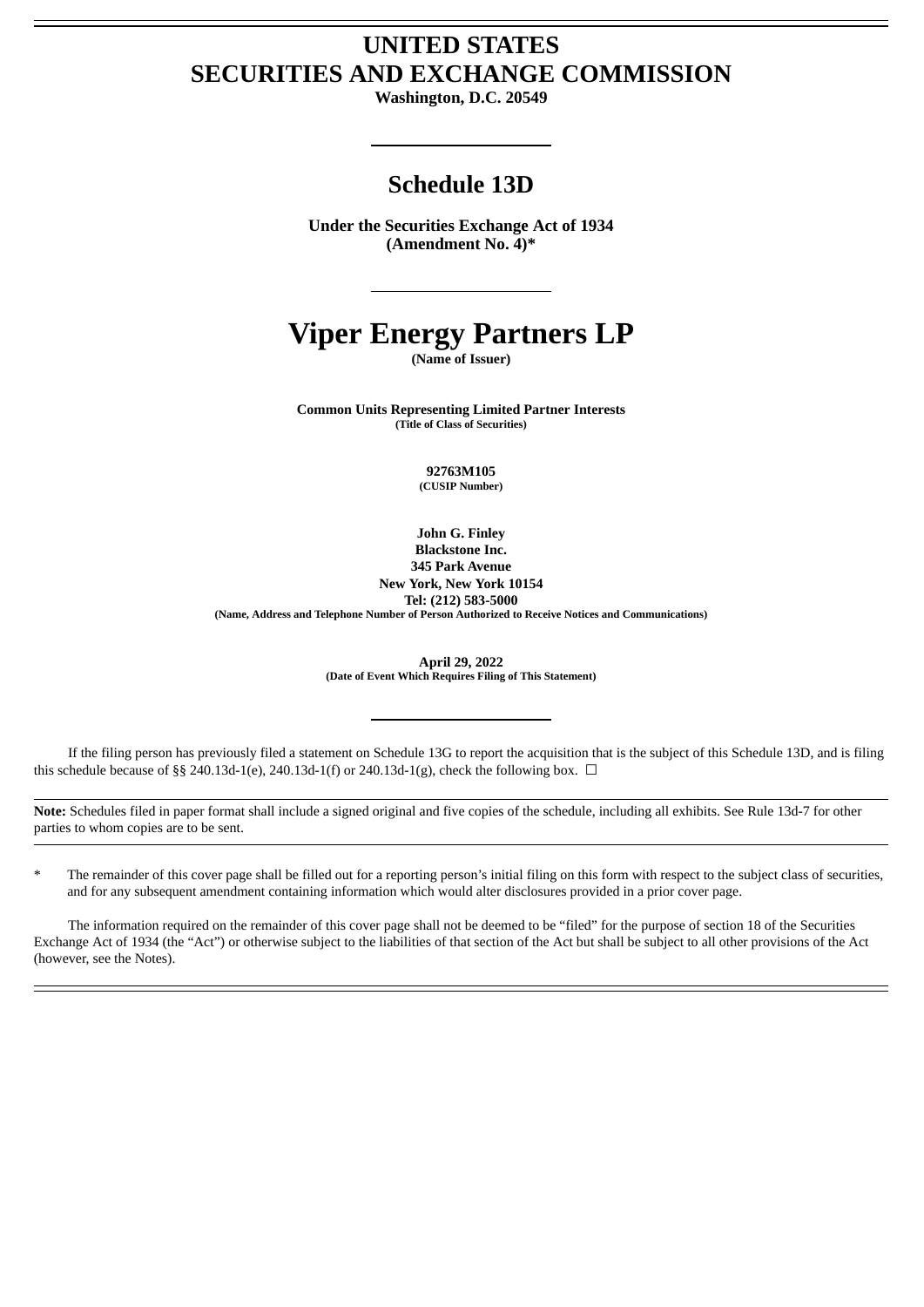# CUSIP No. 92763M105 13D/A Page 2 of 19

| ×<br>۰. |  |
|---------|--|
|         |  |

| (1)              | Names of Reporting Person                                                            |                  |                                                                                         |  |  |
|------------------|--------------------------------------------------------------------------------------|------------------|-----------------------------------------------------------------------------------------|--|--|
|                  | BX SWT ML Holdco LLC                                                                 |                  |                                                                                         |  |  |
| (2)              | (a) $\Box$                                                                           | (b) <b>区</b>     | Check the appropriate box if a member of a group (see instructions)                     |  |  |
| (3)              | SEC use only                                                                         |                  |                                                                                         |  |  |
| (4)              |                                                                                      |                  | Source of funds (see instructions)                                                      |  |  |
|                  | O <sub>O</sub>                                                                       |                  |                                                                                         |  |  |
| $\overline{(5)}$ |                                                                                      |                  | Check if disclosure of legal proceedings is required pursuant to Items $2(d)$ or $2(e)$ |  |  |
|                  | □                                                                                    |                  |                                                                                         |  |  |
| (6)              |                                                                                      |                  | Citizenship or place of organization                                                    |  |  |
|                  | Delaware                                                                             |                  |                                                                                         |  |  |
|                  |                                                                                      | (7)              | Sole voting power                                                                       |  |  |
|                  | Number of                                                                            |                  | 11,300,000                                                                              |  |  |
|                  | shares<br>beneficially                                                               | (8)              | Shared voting power                                                                     |  |  |
|                  | owned by                                                                             |                  | $\mathbf 0$                                                                             |  |  |
|                  | each<br>reporting                                                                    | $\overline{(9)}$ | Sole dispositive power                                                                  |  |  |
|                  | person<br>with:                                                                      |                  | 11,300,000                                                                              |  |  |
|                  |                                                                                      | (10)             | Shared dispositive power                                                                |  |  |
|                  |                                                                                      |                  | 0                                                                                       |  |  |
| (11)             |                                                                                      |                  | Aggregate amount beneficially owned by each reporting person                            |  |  |
|                  | 11,300,000                                                                           |                  |                                                                                         |  |  |
| (12)             | Check if the aggregate amount in Row (11) excludes certain shares (see instructions) |                  |                                                                                         |  |  |
|                  | □                                                                                    |                  |                                                                                         |  |  |
| (13)             |                                                                                      |                  | Percent of class represented by amount in Row (11)                                      |  |  |
|                  | 14.7%                                                                                |                  |                                                                                         |  |  |
|                  |                                                                                      |                  | (14) Type of reporting person (see instructions)                                        |  |  |
|                  | O <sub>O</sub>                                                                       |                  |                                                                                         |  |  |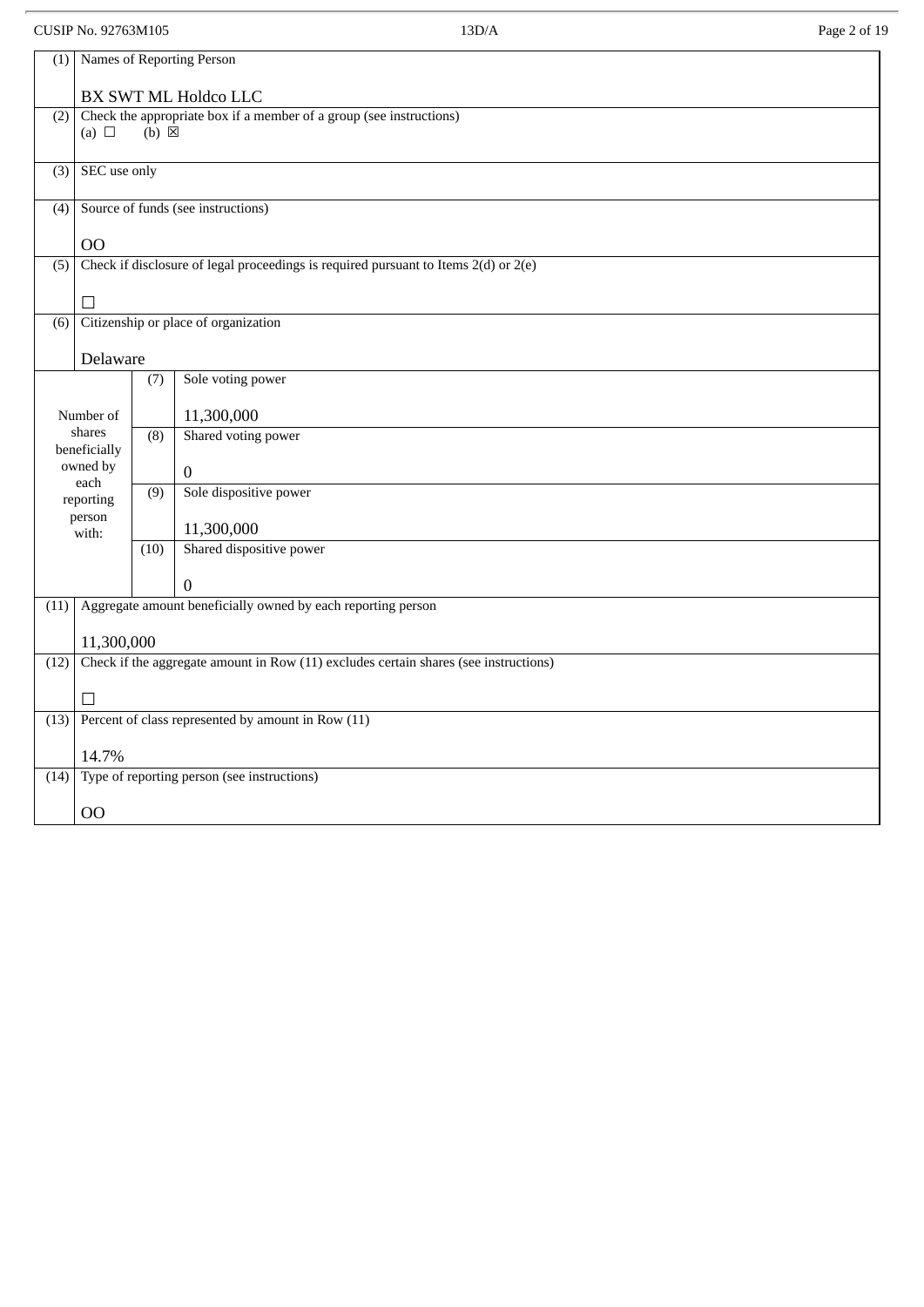# CUSIP No. 92763M105 13D/A Page 3 of 19

| (1)  | Names of Reporting Person                                                            |                  |                                                                                         |  |  |
|------|--------------------------------------------------------------------------------------|------------------|-----------------------------------------------------------------------------------------|--|--|
|      | <b>BX Guidon Topco LLC</b>                                                           |                  |                                                                                         |  |  |
| (2)  | (a) $\Box$                                                                           | $(b) \boxtimes$  | Check the appropriate box if a member of a group (see instructions)                     |  |  |
| (3)  | SEC use only                                                                         |                  |                                                                                         |  |  |
| (4)  |                                                                                      |                  | Source of funds (see instructions)                                                      |  |  |
|      | O <sub>O</sub>                                                                       |                  |                                                                                         |  |  |
| (5)  |                                                                                      |                  | Check if disclosure of legal proceedings is required pursuant to Items $2(d)$ or $2(e)$ |  |  |
|      | □                                                                                    |                  |                                                                                         |  |  |
| (6)  |                                                                                      |                  | Citizenship or place of organization                                                    |  |  |
|      | Delaware                                                                             |                  |                                                                                         |  |  |
|      |                                                                                      | (7)              | Sole voting power                                                                       |  |  |
|      | Number of                                                                            |                  | 12,525,988                                                                              |  |  |
|      | shares<br>beneficially                                                               | (8)              | Shared voting power                                                                     |  |  |
|      | owned by<br>each                                                                     |                  | $\boldsymbol{0}$                                                                        |  |  |
|      | reporting                                                                            | $\overline{(9)}$ | Sole dispositive power                                                                  |  |  |
|      | person<br>with:                                                                      |                  | 12,525,988                                                                              |  |  |
|      |                                                                                      | (10)             | Shared dispositive power                                                                |  |  |
|      |                                                                                      |                  | $\Omega$                                                                                |  |  |
| (11) |                                                                                      |                  | Aggregate amount beneficially owned by each reporting person                            |  |  |
|      | 12,525,988                                                                           |                  |                                                                                         |  |  |
| (12) | Check if the aggregate amount in Row (11) excludes certain shares (see instructions) |                  |                                                                                         |  |  |
|      | □                                                                                    |                  |                                                                                         |  |  |
| (13) |                                                                                      |                  | Percent of class represented by amount in Row (11)                                      |  |  |
|      | 16.3%                                                                                |                  |                                                                                         |  |  |
| (14) |                                                                                      |                  | Type of reporting person (see instructions)                                             |  |  |
|      | O <sub>O</sub>                                                                       |                  |                                                                                         |  |  |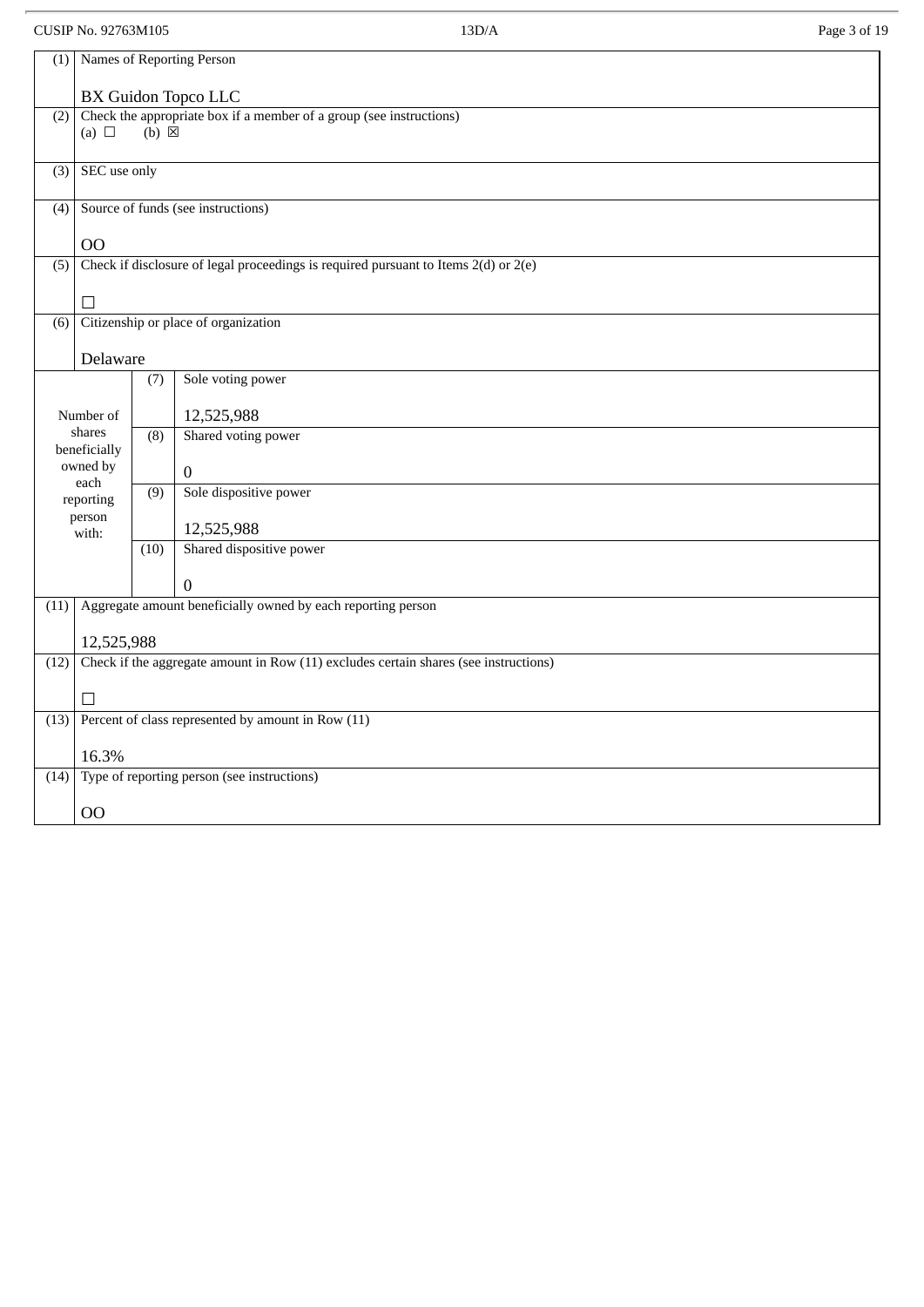# CUSIP No. 92763M105 13D/A Page 4 of 19

|      | (1) Names of Reporting Person                                                        |                  |                                                                                         |  |  |
|------|--------------------------------------------------------------------------------------|------------------|-----------------------------------------------------------------------------------------|--|--|
|      |                                                                                      |                  | Blackstone Management Associates VI L.L.C.                                              |  |  |
| (2)  | (a) $\Box$                                                                           | $(b) \boxtimes$  | Check the appropriate box if a member of a group (see instructions)                     |  |  |
|      |                                                                                      |                  |                                                                                         |  |  |
| (3)  | SEC use only                                                                         |                  |                                                                                         |  |  |
| (4)  |                                                                                      |                  | Source of funds (see instructions)                                                      |  |  |
|      | 00                                                                                   |                  |                                                                                         |  |  |
| (5)  |                                                                                      |                  | Check if disclosure of legal proceedings is required pursuant to Items $2(d)$ or $2(e)$ |  |  |
|      | $\perp$                                                                              |                  |                                                                                         |  |  |
| (6)  |                                                                                      |                  | Citizenship or place of organization                                                    |  |  |
|      | Delaware                                                                             |                  |                                                                                         |  |  |
|      |                                                                                      | (7)              | Sole voting power                                                                       |  |  |
|      | Number of                                                                            |                  | $\boldsymbol{0}$                                                                        |  |  |
|      | shares<br>beneficially                                                               | (8)              | Shared voting power                                                                     |  |  |
|      | owned by                                                                             |                  | 12,525,988                                                                              |  |  |
|      | each<br>reporting                                                                    | $\overline{(9)}$ | Sole dispositive power                                                                  |  |  |
|      | person<br>with:                                                                      |                  | 0                                                                                       |  |  |
|      |                                                                                      | (10)             | Shared dispositive power                                                                |  |  |
|      |                                                                                      |                  | 12,525,988                                                                              |  |  |
| (11) |                                                                                      |                  | Aggregate amount beneficially owned by each reporting person                            |  |  |
|      | 12,525,988                                                                           |                  |                                                                                         |  |  |
| (12) | Check if the aggregate amount in Row (11) excludes certain shares (see instructions) |                  |                                                                                         |  |  |
|      | $\vert \ \ \vert$                                                                    |                  |                                                                                         |  |  |
|      |                                                                                      |                  | $(13)$ Percent of class represented by amount in Row $(11)$                             |  |  |
|      | 16.3%                                                                                |                  |                                                                                         |  |  |
| (14) |                                                                                      |                  | Type of reporting person (see instructions)                                             |  |  |
|      | O <sub>O</sub>                                                                       |                  |                                                                                         |  |  |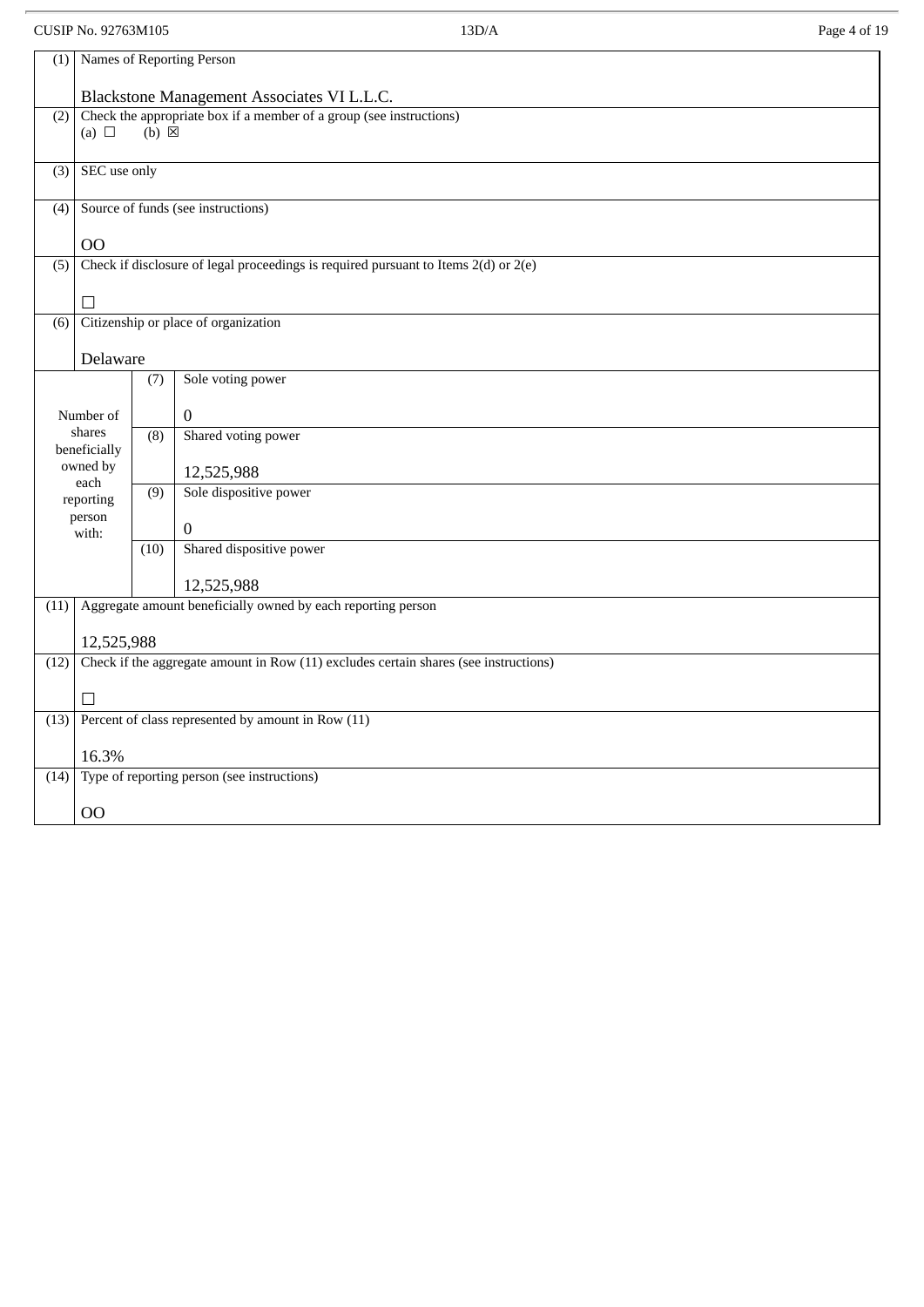# CUSIP No. 92763M105 13D/A Page 5 of 19

| (1)              | Names of Reporting Person                                                            |                 |                                                                                         |  |
|------------------|--------------------------------------------------------------------------------------|-----------------|-----------------------------------------------------------------------------------------|--|
|                  |                                                                                      |                 | Blackstone Energy Management Associates II L.L.C.                                       |  |
| (2)              |                                                                                      | $(b) \boxtimes$ | Check the appropriate box if a member of a group (see instructions)                     |  |
|                  | (a) $\Box$                                                                           |                 |                                                                                         |  |
| (3)              | SEC use only                                                                         |                 |                                                                                         |  |
| (4)              |                                                                                      |                 | Source of funds (see instructions)                                                      |  |
|                  |                                                                                      |                 |                                                                                         |  |
| $\overline{(5)}$ | 00                                                                                   |                 | Check if disclosure of legal proceedings is required pursuant to Items $2(d)$ or $2(e)$ |  |
|                  |                                                                                      |                 |                                                                                         |  |
|                  | П                                                                                    |                 |                                                                                         |  |
| (6)              |                                                                                      |                 | Citizenship or place of organization                                                    |  |
|                  | Delaware                                                                             |                 |                                                                                         |  |
|                  |                                                                                      | (7)             | Sole voting power                                                                       |  |
|                  | Number of                                                                            |                 | $\boldsymbol{0}$                                                                        |  |
|                  | shares<br>beneficially                                                               | (8)             | Shared voting power                                                                     |  |
|                  | owned by                                                                             |                 | 12,525,988                                                                              |  |
|                  | each<br>reporting                                                                    | (9)             | Sole dispositive power                                                                  |  |
|                  | person<br>with:                                                                      |                 | $\Omega$                                                                                |  |
|                  |                                                                                      | (10)            | Shared dispositive power                                                                |  |
|                  |                                                                                      |                 | 12,525,988                                                                              |  |
| (11)             |                                                                                      |                 | Aggregate amount beneficially owned by each reporting person                            |  |
|                  | 12,525,988                                                                           |                 |                                                                                         |  |
| (12)             | Check if the aggregate amount in Row (11) excludes certain shares (see instructions) |                 |                                                                                         |  |
|                  | ⊔                                                                                    |                 |                                                                                         |  |
|                  | $(13)$ Percent of class represented by amount in Row $(11)$                          |                 |                                                                                         |  |
|                  | 16.3%                                                                                |                 |                                                                                         |  |
| (14)             |                                                                                      |                 | Type of reporting person (see instructions)                                             |  |
|                  |                                                                                      |                 |                                                                                         |  |
|                  | <sub>OO</sub>                                                                        |                 |                                                                                         |  |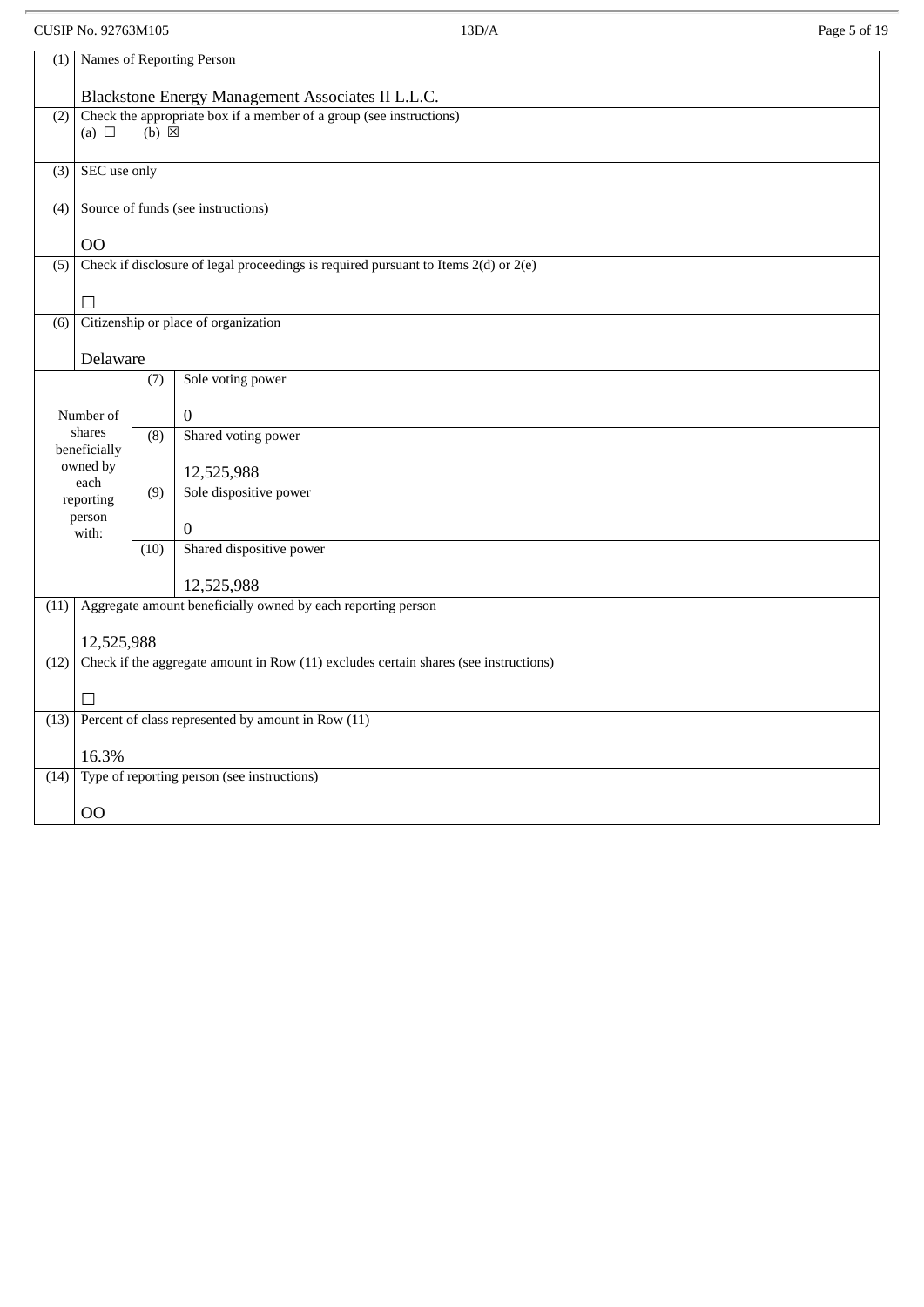# CUSIP No. 92763M105 13D/A Page 6 of 19

| (1)              | Names of Reporting Person                                                            |                  |                                                                                         |  |  |
|------------------|--------------------------------------------------------------------------------------|------------------|-----------------------------------------------------------------------------------------|--|--|
|                  | BMA VI L.L.C.                                                                        |                  |                                                                                         |  |  |
| (2)              | (a) $\Box$                                                                           | (b) <b>区</b>     | Check the appropriate box if a member of a group (see instructions)                     |  |  |
|                  |                                                                                      |                  |                                                                                         |  |  |
| (3)              | SEC use only                                                                         |                  |                                                                                         |  |  |
| (4)              |                                                                                      |                  | Source of funds (see instructions)                                                      |  |  |
|                  | <b>OO</b>                                                                            |                  |                                                                                         |  |  |
| $\overline{(5)}$ |                                                                                      |                  | Check if disclosure of legal proceedings is required pursuant to Items $2(d)$ or $2(e)$ |  |  |
|                  | П                                                                                    |                  |                                                                                         |  |  |
| (6)              |                                                                                      |                  | Citizenship or place of organization                                                    |  |  |
|                  | Delaware                                                                             |                  |                                                                                         |  |  |
|                  |                                                                                      | (7)              | Sole voting power                                                                       |  |  |
|                  | Number of                                                                            |                  | $\boldsymbol{0}$                                                                        |  |  |
|                  | shares<br>beneficially                                                               | (8)              | Shared voting power                                                                     |  |  |
|                  | owned by<br>each                                                                     |                  | 12,525,988                                                                              |  |  |
|                  | reporting                                                                            | $\overline{(9)}$ | Sole dispositive power                                                                  |  |  |
|                  | person<br>with:                                                                      |                  | $\boldsymbol{0}$                                                                        |  |  |
|                  |                                                                                      | (10)             | Shared dispositive power                                                                |  |  |
|                  |                                                                                      |                  | 12,525,988                                                                              |  |  |
| (11)             |                                                                                      |                  | Aggregate amount beneficially owned by each reporting person                            |  |  |
|                  | 12,525,988                                                                           |                  |                                                                                         |  |  |
| (12)             | Check if the aggregate amount in Row (11) excludes certain shares (see instructions) |                  |                                                                                         |  |  |
|                  | $\Box$                                                                               |                  |                                                                                         |  |  |
|                  |                                                                                      |                  | $(13)$ Percent of class represented by amount in Row $(11)$                             |  |  |
|                  | 16.3%                                                                                |                  | Type of reporting person (see instructions)                                             |  |  |
| (14)             |                                                                                      |                  |                                                                                         |  |  |
|                  | O <sub>O</sub>                                                                       |                  |                                                                                         |  |  |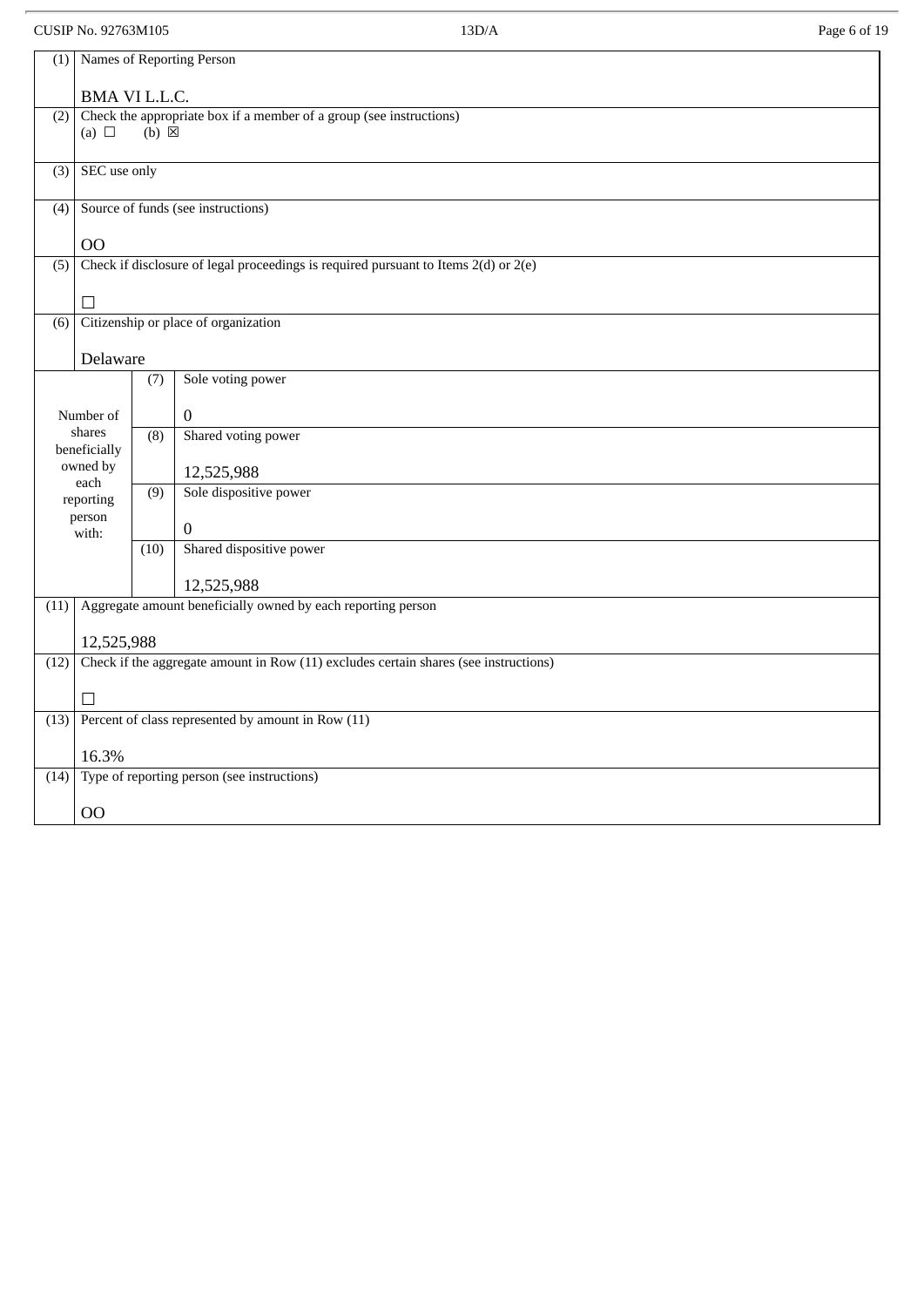# CUSIP No. 92763M105 13D/A Page 7 of 19

| (1)              | Names of Reporting Person                                                                    |                  |                                                                                         |  |  |
|------------------|----------------------------------------------------------------------------------------------|------------------|-----------------------------------------------------------------------------------------|--|--|
|                  | Blackstone EMA II L.L.C.                                                                     |                  |                                                                                         |  |  |
| (2)              | (a) $\Box$                                                                                   | $(b) \boxtimes$  | Check the appropriate box if a member of a group (see instructions)                     |  |  |
| (3)              | SEC use only                                                                                 |                  |                                                                                         |  |  |
| (4)              |                                                                                              |                  | Source of funds (see instructions)                                                      |  |  |
|                  | O <sub>O</sub>                                                                               |                  |                                                                                         |  |  |
| $\overline{(5)}$ |                                                                                              |                  | Check if disclosure of legal proceedings is required pursuant to Items $2(d)$ or $2(e)$ |  |  |
|                  | □                                                                                            |                  |                                                                                         |  |  |
| (6)              |                                                                                              |                  | Citizenship or place of organization                                                    |  |  |
|                  | Delaware                                                                                     |                  |                                                                                         |  |  |
|                  |                                                                                              | (7)              | Sole voting power                                                                       |  |  |
|                  | Number of                                                                                    |                  | 0                                                                                       |  |  |
|                  | shares                                                                                       | (8)              | Shared voting power                                                                     |  |  |
|                  | beneficially<br>owned by                                                                     |                  |                                                                                         |  |  |
|                  | each                                                                                         | $\overline{(9)}$ | 12,525,988<br>Sole dispositive power                                                    |  |  |
|                  | reporting<br>person                                                                          |                  |                                                                                         |  |  |
|                  | with:                                                                                        |                  | 0<br>Shared dispositive power                                                           |  |  |
|                  |                                                                                              | (10)             |                                                                                         |  |  |
|                  |                                                                                              |                  | 12,525,988                                                                              |  |  |
| (11)             |                                                                                              |                  | Aggregate amount beneficially owned by each reporting person                            |  |  |
|                  | 12,525,988                                                                                   |                  |                                                                                         |  |  |
|                  | Check if the aggregate amount in Row (11) excludes certain shares (see instructions)<br>(12) |                  |                                                                                         |  |  |
|                  | $\Box$                                                                                       |                  |                                                                                         |  |  |
| (13)             |                                                                                              |                  | Percent of class represented by amount in Row (11)                                      |  |  |
|                  | 16.3%                                                                                        |                  |                                                                                         |  |  |
| (14)             |                                                                                              |                  | Type of reporting person (see instructions)                                             |  |  |
|                  | O <sub>O</sub>                                                                               |                  |                                                                                         |  |  |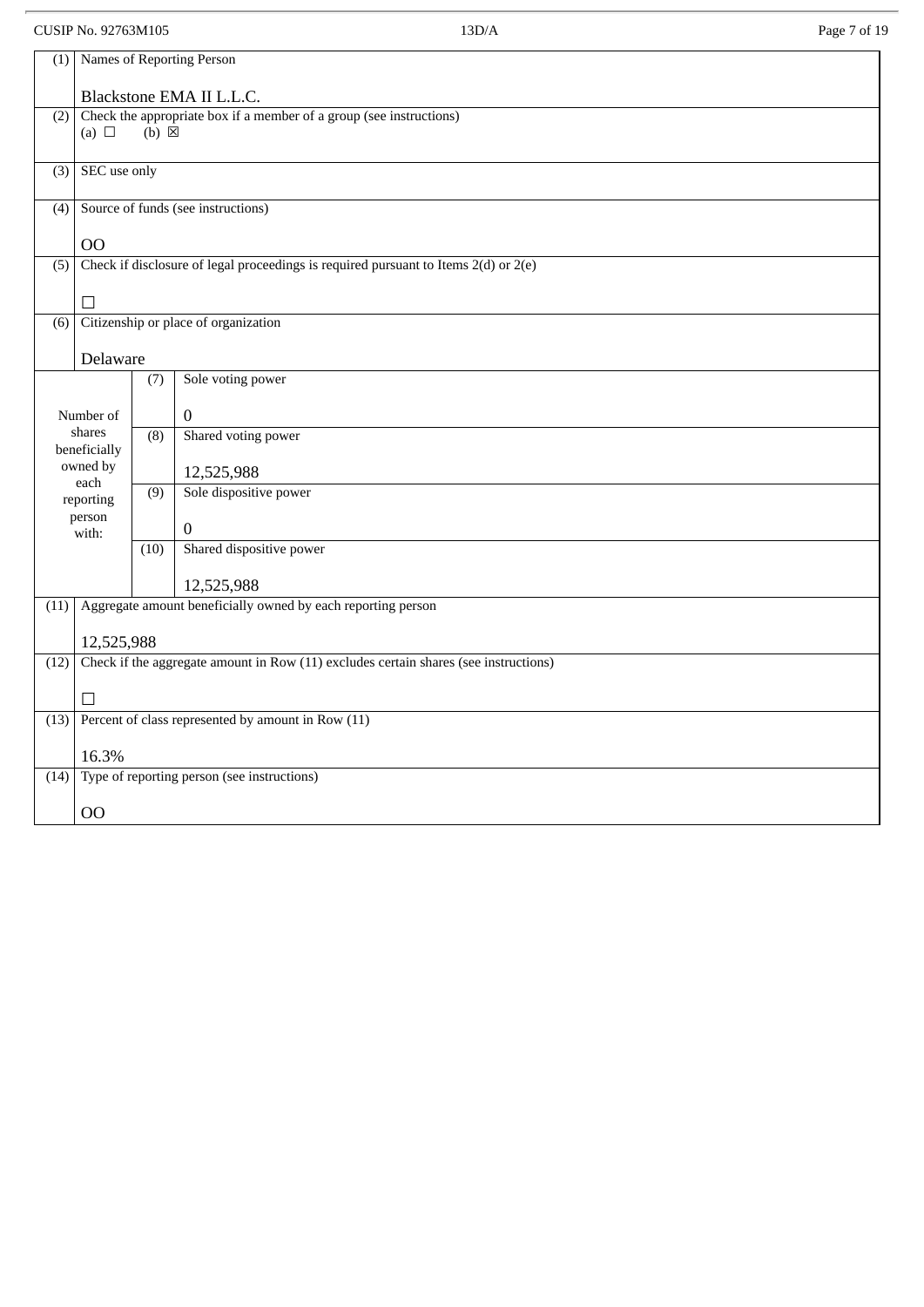# CUSIP No. 92763M105 13D/A Page 8 of 19 (1) Names of Reporting Person Blackstone Holdings III L.P. (2) Check the appropriate box if a member of a group (see instructions)<br>(a)  $\Box$  (b)  $\boxtimes$  $(b) \times$ (3) SEC use only (4) Source of funds (see instructions) OO (5) Check if disclosure of legal proceedings is required pursuant to Items  $2(d)$  or  $2(e)$ ☐ (6) Citizenship or place of organization Quebec, Canada Number of shares beneficially owned by each reporting person with: (7) 12,525,988 Sole voting power (8) Shared voting power 0 (9) Sole dispositive power 12,525,988 (10) Shared dispositive power 0 (11) Aggregate amount beneficially owned by each reporting person 12,525,988 (12) Check if the aggregate amount in Row (11) excludes certain shares (see instructions) ☐ (13) Percent of class represented by amount in Row (11) 16.3% (14) Type of reporting person (see instructions) PN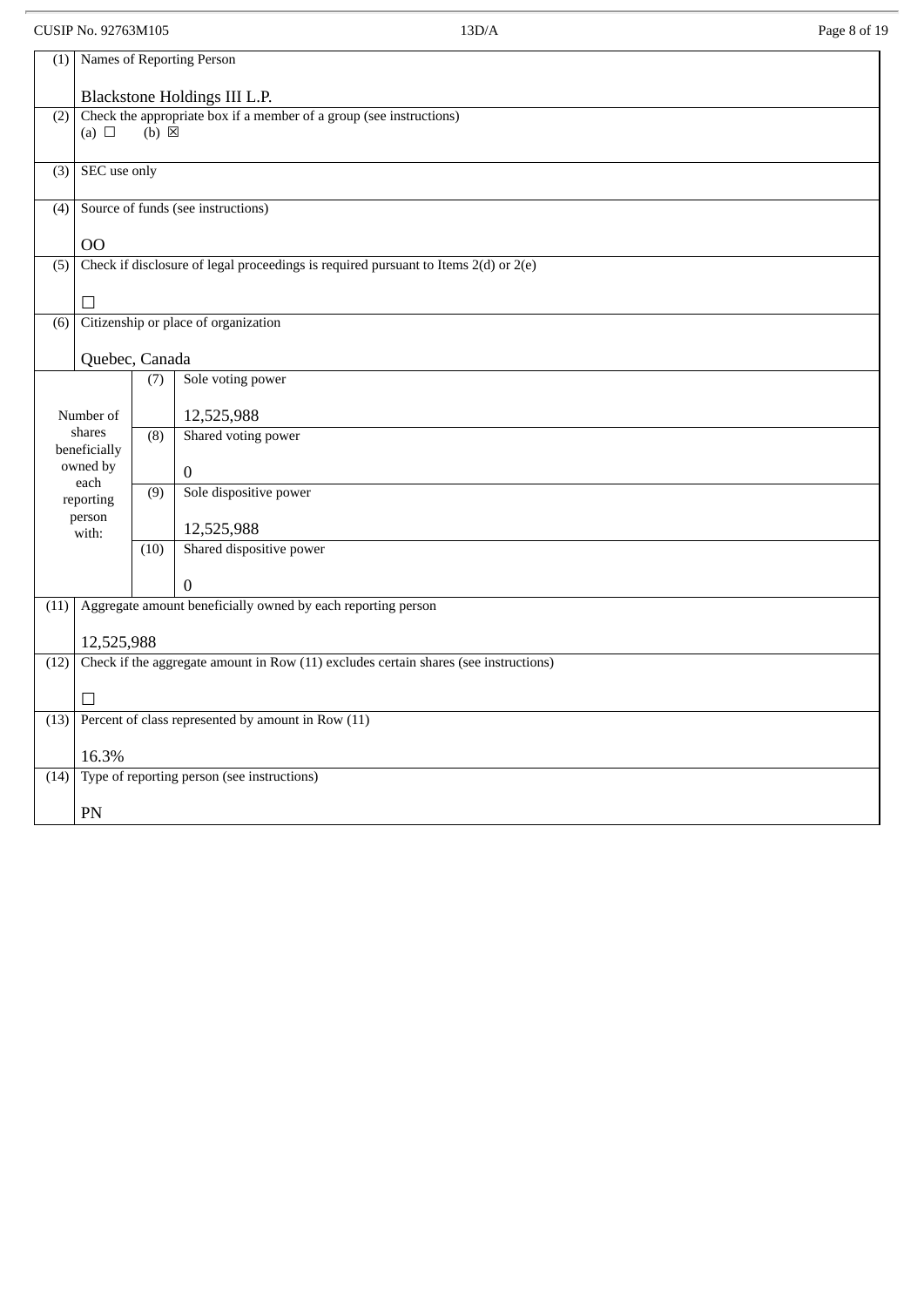### CUSIP No. 92763M105 13D/A Page 9 of 19 (1) Names of Reporting Person Blackstone Holdings III GP L.P. (2) Check the appropriate box if a member of a group (see instructions)<br>(a)  $\Box$  (b)  $\boxtimes$  $(b) \boxtimes$ (3) SEC use only (4) Source of funds (see instructions) OO (5) Check if disclosure of legal proceedings is required pursuant to Items  $2(d)$  or  $2(e)$ ☐ (6) Citizenship or place of organization Delaware Number of shares beneficially owned by each reporting person (7) 12,525,988 Sole voting power (8) 0 Shared voting power (9) Sole dispositive power

| person<br>with: |                                                    |      | 12,525,988                                                                           |
|-----------------|----------------------------------------------------|------|--------------------------------------------------------------------------------------|
|                 |                                                    | (10) | Shared dispositive power                                                             |
|                 |                                                    |      | 0                                                                                    |
| (11)            |                                                    |      | Aggregate amount beneficially owned by each reporting person                         |
|                 |                                                    |      |                                                                                      |
|                 | 12,525,988                                         |      |                                                                                      |
| (12)            |                                                    |      | Check if the aggregate amount in Row (11) excludes certain shares (see instructions) |
|                 |                                                    |      |                                                                                      |
|                 | П                                                  |      |                                                                                      |
| (13)            | Percent of class represented by amount in Row (11) |      |                                                                                      |
|                 |                                                    |      |                                                                                      |
|                 | 16.3%                                              |      |                                                                                      |
| (14)            | Type of reporting person (see instructions)        |      |                                                                                      |
|                 |                                                    |      |                                                                                      |
|                 | PN                                                 |      |                                                                                      |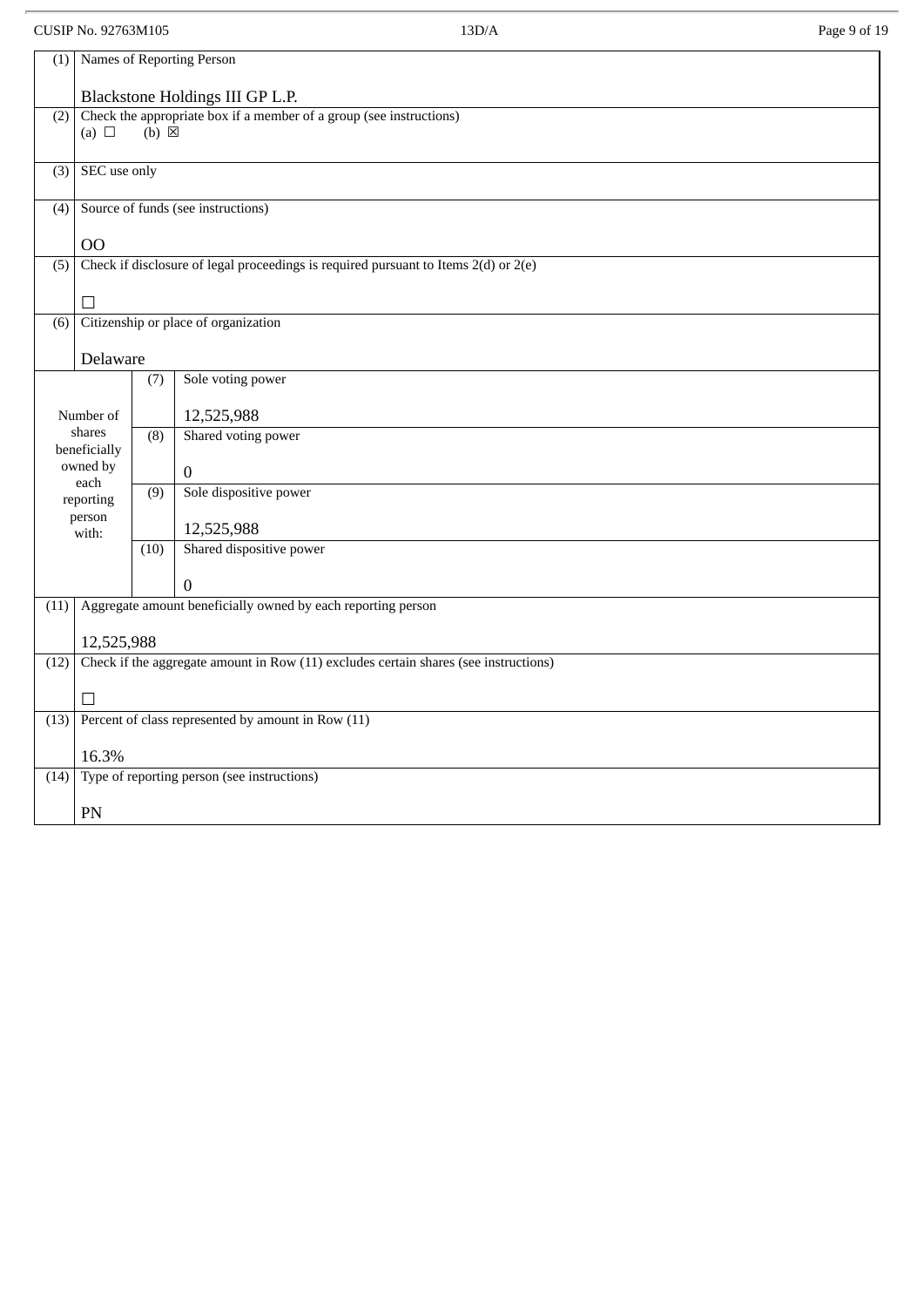# CUSIP No. 92763M105 13D/A Page 10 of 19

|                  | (1) Names of Reporting Person                                                        |                 |                                                                                         |  |  |  |
|------------------|--------------------------------------------------------------------------------------|-----------------|-----------------------------------------------------------------------------------------|--|--|--|
|                  | Blackstone Holdings III GP Management L.L.C.                                         |                 |                                                                                         |  |  |  |
| (2)              | (a) $\Box$                                                                           | $(b) \boxtimes$ | Check the appropriate box if a member of a group (see instructions)                     |  |  |  |
|                  |                                                                                      |                 |                                                                                         |  |  |  |
| (3)              | SEC use only                                                                         |                 |                                                                                         |  |  |  |
| (4)              |                                                                                      |                 | Source of funds (see instructions)                                                      |  |  |  |
|                  |                                                                                      |                 |                                                                                         |  |  |  |
| $\overline{(5)}$ | O <sub>O</sub>                                                                       |                 | Check if disclosure of legal proceedings is required pursuant to Items $2(d)$ or $2(e)$ |  |  |  |
|                  |                                                                                      |                 |                                                                                         |  |  |  |
|                  | $\Box$                                                                               |                 |                                                                                         |  |  |  |
| (6)              |                                                                                      |                 | Citizenship or place of organization                                                    |  |  |  |
|                  | Delaware                                                                             |                 |                                                                                         |  |  |  |
|                  |                                                                                      | (7)             | Sole voting power                                                                       |  |  |  |
|                  | Number of                                                                            |                 | 12,525,988                                                                              |  |  |  |
|                  | shares                                                                               | (8)             | Shared voting power                                                                     |  |  |  |
|                  | beneficially<br>owned by                                                             |                 | $\boldsymbol{0}$                                                                        |  |  |  |
|                  | each<br>reporting                                                                    | (9)             | Sole dispositive power                                                                  |  |  |  |
|                  | person                                                                               |                 |                                                                                         |  |  |  |
|                  | with:                                                                                | (10)            | 12,525,988<br>Shared dispositive power                                                  |  |  |  |
|                  |                                                                                      |                 |                                                                                         |  |  |  |
|                  |                                                                                      |                 | 0                                                                                       |  |  |  |
| (11)             |                                                                                      |                 | Aggregate amount beneficially owned by each reporting person                            |  |  |  |
|                  | 12,525,988                                                                           |                 |                                                                                         |  |  |  |
| (12)             | Check if the aggregate amount in Row (11) excludes certain shares (see instructions) |                 |                                                                                         |  |  |  |
|                  | ⊔                                                                                    |                 |                                                                                         |  |  |  |
|                  |                                                                                      |                 | $(13)$ Percent of class represented by amount in Row $(11)$                             |  |  |  |
|                  | 16.3%                                                                                |                 |                                                                                         |  |  |  |
| (14)             |                                                                                      |                 | Type of reporting person (see instructions)                                             |  |  |  |
|                  | <b>OO</b>                                                                            |                 |                                                                                         |  |  |  |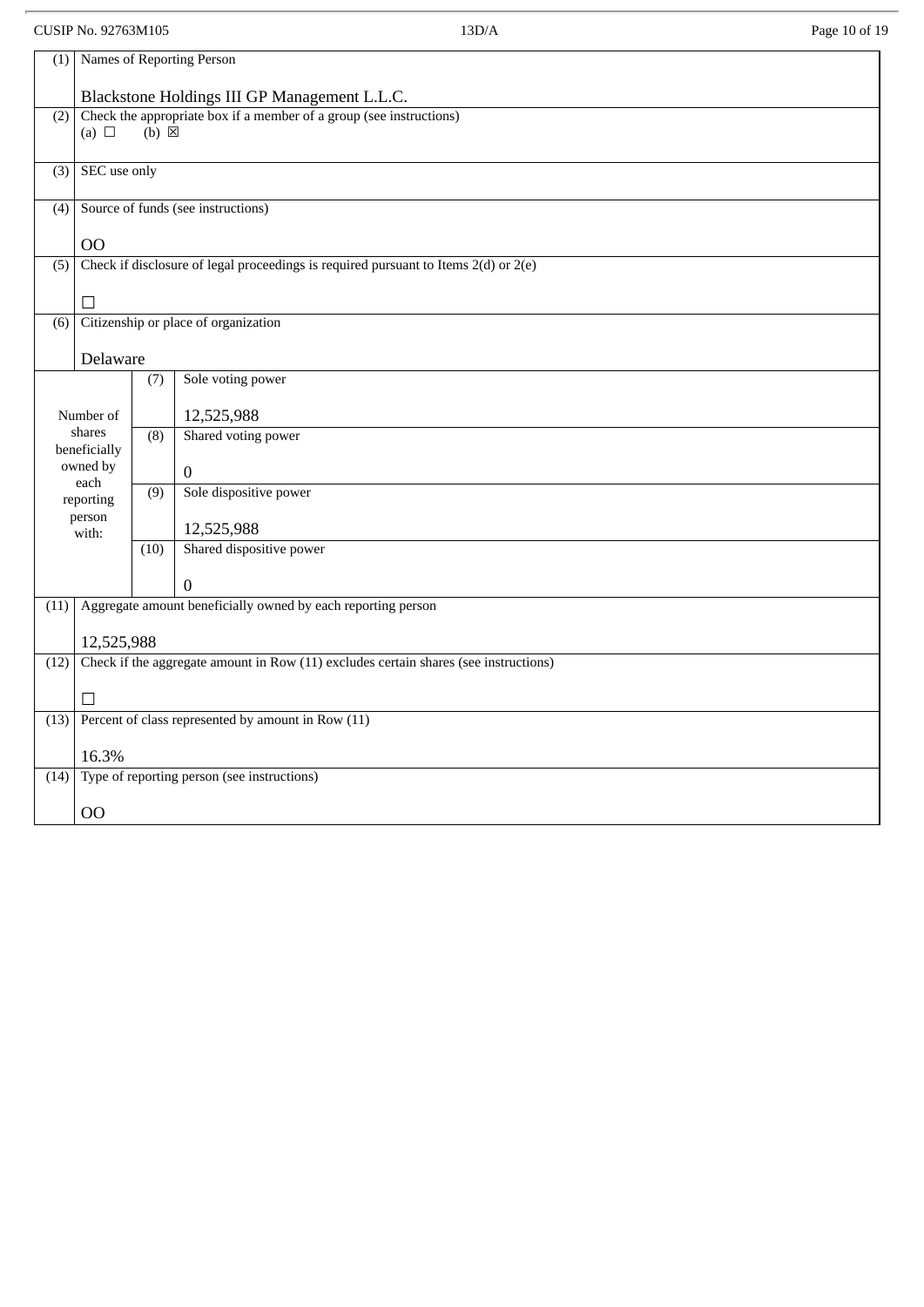# CUSIP No. 92763M105 13D/A Page 11 of 19

| (1)              | Names of Reporting Person                                                                                    |                  |                                                                                      |  |  |
|------------------|--------------------------------------------------------------------------------------------------------------|------------------|--------------------------------------------------------------------------------------|--|--|
|                  | Blackstone Inc.                                                                                              |                  |                                                                                      |  |  |
|                  | $(2)$ Check the appropriate box if a member of a group (see instructions)<br>$(b)$ $\boxtimes$<br>(a) $\Box$ |                  |                                                                                      |  |  |
| (3)              | SEC use only                                                                                                 |                  |                                                                                      |  |  |
| (4)              |                                                                                                              |                  | Source of funds (see instructions)                                                   |  |  |
|                  | O <sub>O</sub>                                                                                               |                  |                                                                                      |  |  |
| (5)              |                                                                                                              |                  | Check if disclosure of legal proceedings is required pursuant to Items 2(d) or 2(e)  |  |  |
|                  | $\Box$                                                                                                       |                  |                                                                                      |  |  |
| $\overline{(6)}$ |                                                                                                              |                  | Citizenship or place of organization                                                 |  |  |
|                  | Delaware                                                                                                     |                  |                                                                                      |  |  |
|                  |                                                                                                              | (7)              | Sole voting power                                                                    |  |  |
|                  | Number of                                                                                                    |                  | 12,525,988                                                                           |  |  |
|                  | shares                                                                                                       | (8)              | Shared voting power                                                                  |  |  |
|                  | beneficially<br>owned by                                                                                     |                  | $\boldsymbol{0}$                                                                     |  |  |
|                  | each<br>reporting                                                                                            | $\overline{(9)}$ | Sole dispositive power                                                               |  |  |
|                  | person<br>with:                                                                                              |                  | 12,525,988                                                                           |  |  |
|                  |                                                                                                              | (10)             | Shared dispositive power                                                             |  |  |
|                  |                                                                                                              |                  | $\Omega$                                                                             |  |  |
| (11)             |                                                                                                              |                  | Aggregate amount beneficially owned by each reporting person                         |  |  |
|                  | 12,525,988                                                                                                   |                  |                                                                                      |  |  |
| (12)             |                                                                                                              |                  | Check if the aggregate amount in Row (11) excludes certain shares (see instructions) |  |  |
|                  | П                                                                                                            |                  |                                                                                      |  |  |
| (13)             |                                                                                                              |                  | Percent of class represented by amount in Row (11)                                   |  |  |
|                  | 16.3%                                                                                                        |                  |                                                                                      |  |  |
| (14)             |                                                                                                              |                  | Type of reporting person (see instructions)                                          |  |  |
|                  | CO                                                                                                           |                  |                                                                                      |  |  |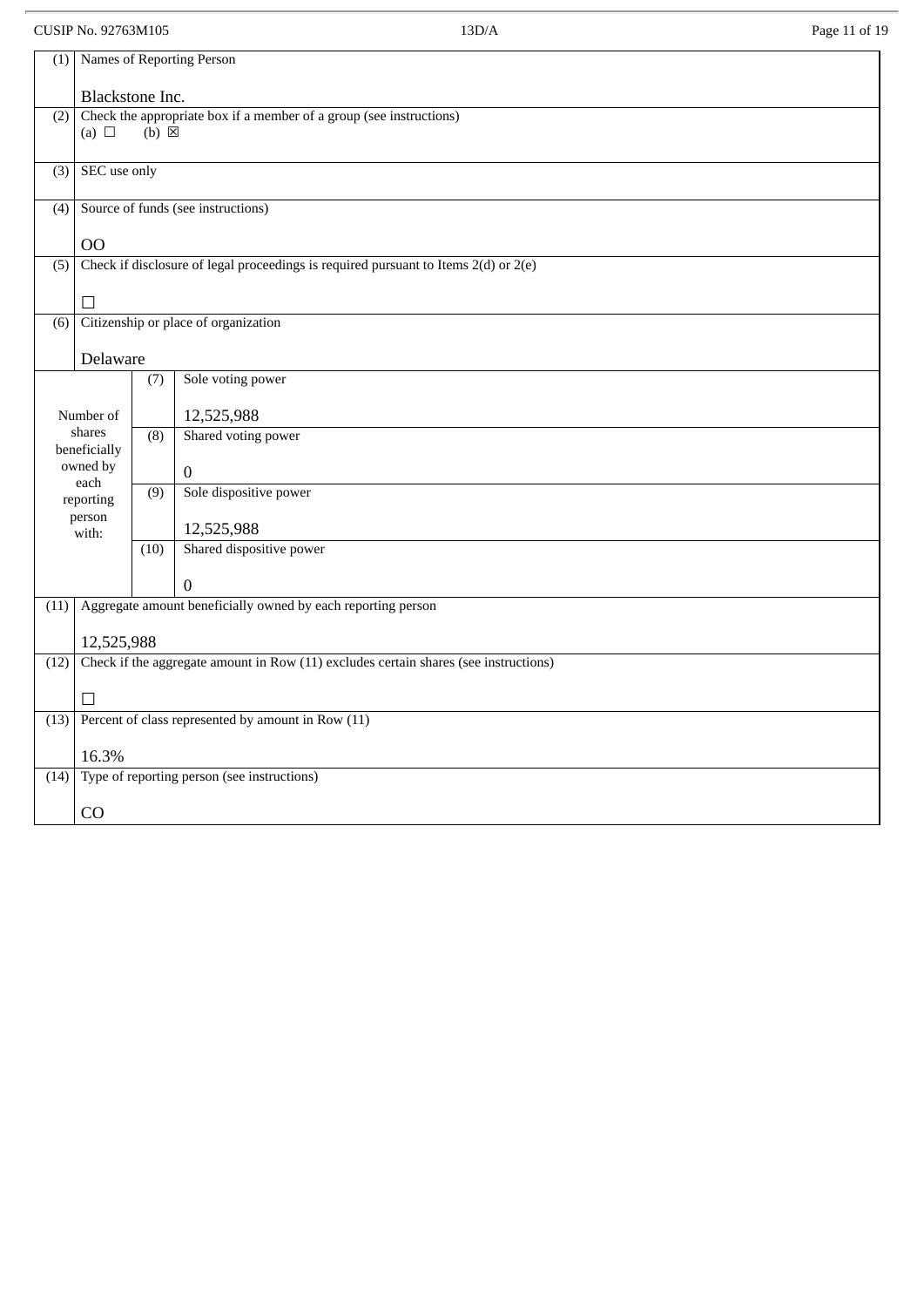|                  | CUSIP No. 92763M105    |                 | 13D/A                                                                                   | Page 12 of 19 |
|------------------|------------------------|-----------------|-----------------------------------------------------------------------------------------|---------------|
| (1)              |                        |                 | Names of Reporting Person                                                               |               |
|                  |                        |                 | Blackstone Group Management L.L.C.                                                      |               |
| (2)              |                        |                 | Check the appropriate box if a member of a group (see instructions)                     |               |
|                  | (a) $\Box$             | $(b) \boxtimes$ |                                                                                         |               |
| (3)              | SEC use only           |                 |                                                                                         |               |
| (4)              |                        |                 | Source of funds (see instructions)                                                      |               |
|                  | O <sub>O</sub>         |                 |                                                                                         |               |
| $\overline{(5)}$ |                        |                 | Check if disclosure of legal proceedings is required pursuant to Items $2(d)$ or $2(e)$ |               |
|                  |                        |                 |                                                                                         |               |
| (6)              |                        |                 | Citizenship or place of organization                                                    |               |
|                  | Delaware               |                 |                                                                                         |               |
|                  |                        | (7)             | Sole voting power                                                                       |               |
|                  | Number of              |                 | 12,525,988                                                                              |               |
|                  | shares<br>beneficially | (8)             | Shared voting power                                                                     |               |
|                  | owned by<br>each       |                 | $\mathbf{0}$                                                                            |               |
|                  | reporting              | (9)             | Sole dispositive power                                                                  |               |
|                  | person<br>with:        |                 | 12,525,988                                                                              |               |
|                  |                        | (10)            | Shared dispositive power                                                                |               |
|                  |                        |                 | 0                                                                                       |               |
| (11)             |                        |                 | Aggregate amount beneficially owned by each reporting person                            |               |
|                  | 12,525,988             |                 |                                                                                         |               |
| (12)             |                        |                 | Check if the aggregate amount in Row (11) excludes certain shares (see instructions)    |               |
|                  | $\perp$                |                 |                                                                                         |               |
| (13)             |                        |                 | Percent of class represented by amount in Row (11)                                      |               |
|                  | 16.3%                  |                 |                                                                                         |               |
| (14)             |                        |                 | Type of reporting person (see instructions)                                             |               |
|                  | O <sub>O</sub>         |                 |                                                                                         |               |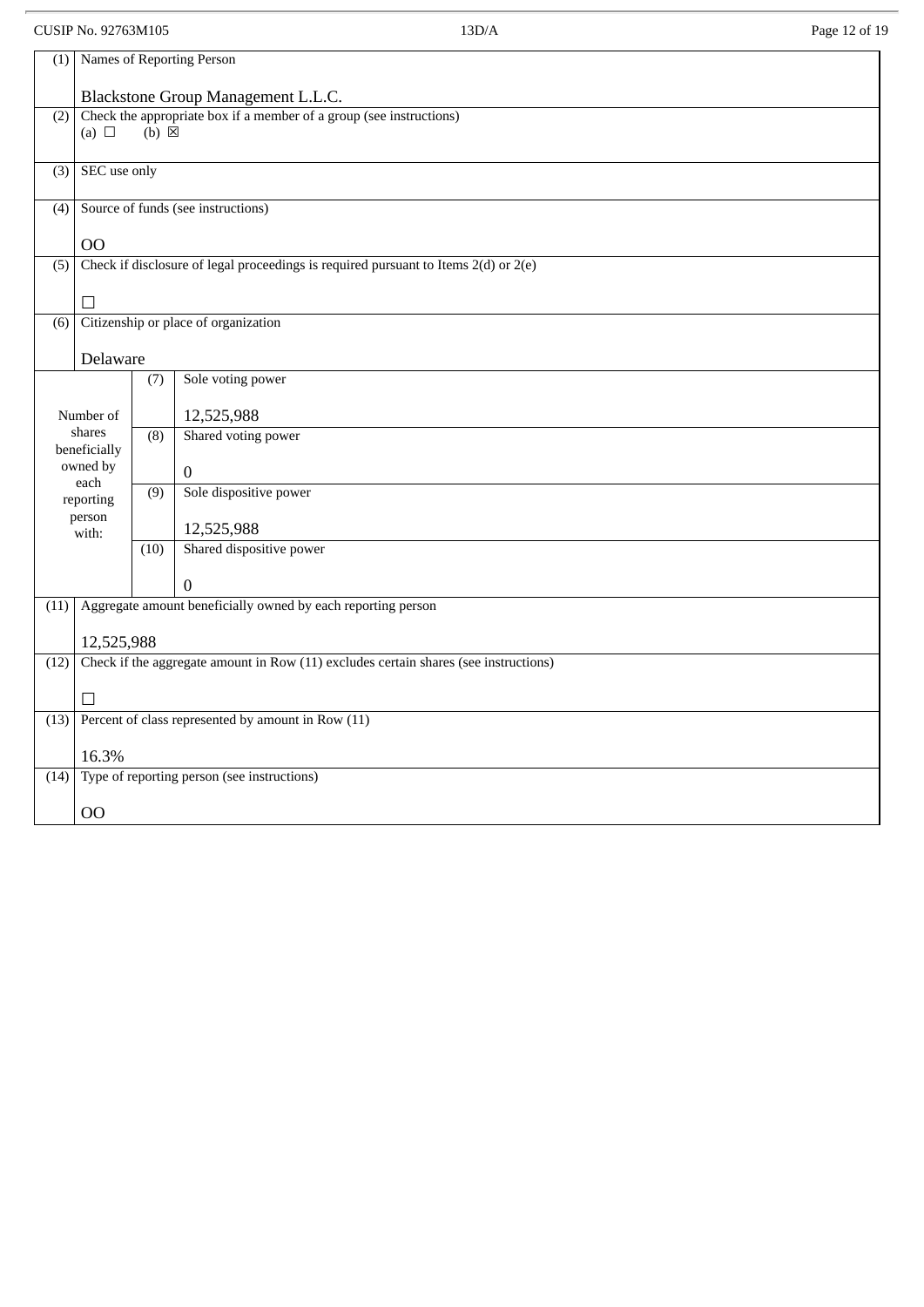# CUSIP No. 92763M105 13D/A Page 13 of 19

| (1)              | Names of Reporting Person                                                                              |                  |                                                                                     |  |  |
|------------------|--------------------------------------------------------------------------------------------------------|------------------|-------------------------------------------------------------------------------------|--|--|
|                  | Stephen A. Schwarzman                                                                                  |                  |                                                                                     |  |  |
| (2)              | Check the appropriate box if a member of a group (see instructions)<br>(a) $\Box$<br>$(b)$ $\boxtimes$ |                  |                                                                                     |  |  |
| (3)              | SEC use only                                                                                           |                  |                                                                                     |  |  |
| (4)              |                                                                                                        |                  | Source of funds (see instructions)                                                  |  |  |
|                  | 00                                                                                                     |                  |                                                                                     |  |  |
| $\overline{(5)}$ |                                                                                                        |                  | Check if disclosure of legal proceedings is required pursuant to Items 2(d) or 2(e) |  |  |
|                  | П                                                                                                      |                  |                                                                                     |  |  |
| (6)              |                                                                                                        |                  | Citizenship or place of organization                                                |  |  |
|                  | <b>United States</b>                                                                                   |                  |                                                                                     |  |  |
|                  |                                                                                                        | (7)              | Sole voting power                                                                   |  |  |
|                  | Number of                                                                                              |                  | 12,525,988                                                                          |  |  |
|                  | shares                                                                                                 | (8)              | Shared voting power                                                                 |  |  |
|                  | beneficially<br>owned by                                                                               |                  | $\boldsymbol{0}$                                                                    |  |  |
|                  | each<br>reporting                                                                                      | $\overline{(9)}$ | Sole dispositive power                                                              |  |  |
|                  | person                                                                                                 |                  |                                                                                     |  |  |
|                  | with:                                                                                                  | (10)             | 12,525,988<br>Shared dispositive power                                              |  |  |
|                  |                                                                                                        |                  |                                                                                     |  |  |
|                  |                                                                                                        |                  | $\Omega$                                                                            |  |  |
| (11)             |                                                                                                        |                  | Aggregate amount beneficially owned by each reporting person                        |  |  |
|                  | 12,525,988                                                                                             |                  |                                                                                     |  |  |
| (12)             | Check if the aggregate amount in Row (11) excludes certain shares (see instructions)                   |                  |                                                                                     |  |  |
|                  | □                                                                                                      |                  |                                                                                     |  |  |
| (13)             |                                                                                                        |                  | Percent of class represented by amount in Row (11)                                  |  |  |
|                  | 16.3%                                                                                                  |                  |                                                                                     |  |  |
| (14)             |                                                                                                        |                  | Type of reporting person (see instructions)                                         |  |  |
|                  | IN                                                                                                     |                  |                                                                                     |  |  |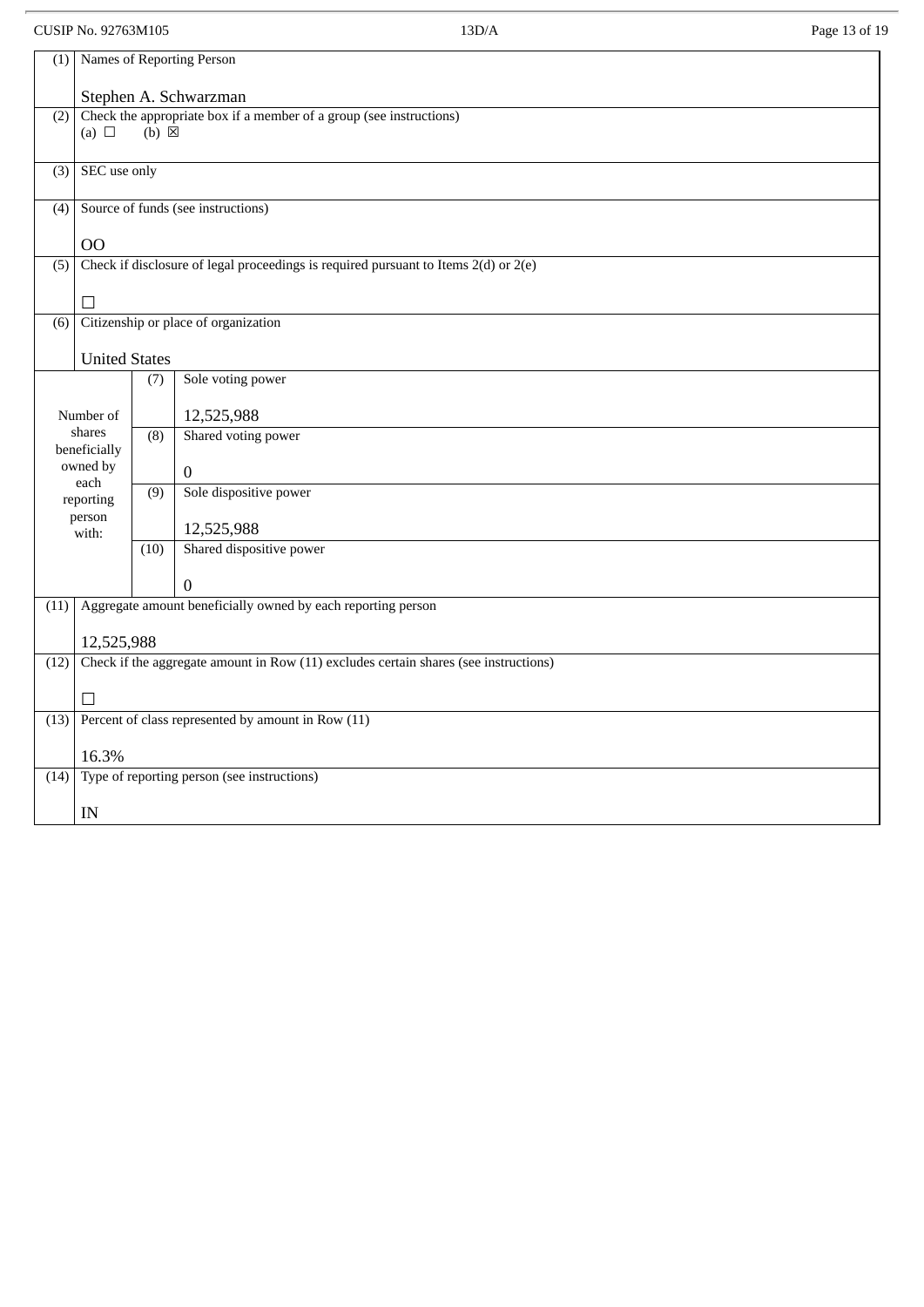#### CUSIP No. 92763M105 13D/A Page 14 of 19

This Amendment No. 4 ("Amendment No. 4") amends the statement on Schedule 13D filed with the Securities Exchange Commission on October 12, 2021, as amended by Amendment No. 1 filed on October 21, 2021, Amendment No. 2 filed on January 11, 2022 and Amendment No. 3 filed on March 22, 2022 ("Amendment No. 3") (as amended, the "Schedule 13D"), with respect to the common units representing limited partnership interests (the "Common Units") of Viper Energy Partners LP, a Delaware limited partnership (the "Issuer") and is being filed pursuant to Section 13(d) of the Act. The principal executive offices of the Issuer are located at 500 West Texas Avenue, Suite 1200, Midland, TX 79701. Except as specifically amended by this Amendment No. 4, the Schedule 13D remains in full force and effect. Capitalized terms used but not defined in this Amendment No. 4 shall have the same meanings ascribed to them in the Schedule 13D.

### Item 2. Identity and Background

Item 2 of the Schedule 13D is hereby amended and restated as follows:

(a)-(b), (f) Each of the following is hereinafter individually referred to as a "Reporting Person" and collectively as the "Reporting Persons." This statement is filed on behalf of:

- (i) BX SWT ML Holdco LLC, a Delaware limited liability company, (ii) BX Guidon Topco LLC, a Delaware limited liability company, (iii) Blackstone Management Associates VI L.L.C., a Delaware limited liability company, (iv) Blackstone Energy Management Associates II L.L.C., a Delaware limited liability company, (v) BMA VI L.L.C., a Delaware limited liability company, (vi) Blackstone EMA II L.L.C., a Delaware limited liability company, (vii) Blackstone Holdings III L.P., a Québec société en commandite, (viii) Blackstone Holdings III GP L.P., a Delaware limited partnership, (ix) Blackstone Holdings III GP Management L.L.C., a Delaware limited liability company, (x) Blackstone Inc., a Delaware corporation ("Blackstone"), and (xi) Blackstone Group Management L.L.C., a Delaware limited liability company.
- Stephen A. Schwarzman, a United States citizen.

The address of the principal business office of each of the Reporting Persons is c/o Blackstone Inc., 345 Park Avenue, New York, NY 10154. Information regarding each director and officer of Blackstone Inc. is set forth on Schedule I to Amendment No. 3.

(c) The principal business of BX SWT ML Holdco LLC and BX Guidon Topco LLC is investing in the securities of the Issuer. BX Guidon Topco LLC also serves as the sole member of BX SWT ML Holdco LLC.

The principal business of Blackstone Energy Management Associates II L.L.C. is performing the functions of, and serving as a managing member (or similar position) of BX Guidon Topco LLC and of other affiliated Blackstone entities. The principal business of Blackstone Management Associates VI L.L.C. is performing the functions of, and serving as a managing member (or similar position) of BX Guidon Topco LLC and of other affiliated Blackstone entities. The principal business of BMA VI L.L.C. is performing the functions of, and serving as the sole member (or similar position) of Blackstone Management Associates VI L.L.C. and other affiliated Blackstone entities. The principal business of Blackstone EMA II L.L.C. is performing the functions of, and serving as sole member (or similar position) of Blackstone Energy Management Associates II L.L.C. and other affiliated Blackstone entities.

The principal business of Blackstone Holdings III L.P. is performing the functions of, and serving as, managing member (or similar position) of Blackstone EMA II L.L.C., BMA VI L.L.C. and other affiliated Blackstone entities. The principal business of Blackstone Holdings III GP L.P. is performing the functions of, and serving as, the general partner of Blackstone Holdings III L.P. and other affiliated Blackstone entities. The principal business of Blackstone Holdings III GP Management L.L.C. is performing the functions of, and serving as, the general partner of Blackstone Holdings III GP L.P. and other affiliated Blackstone entities.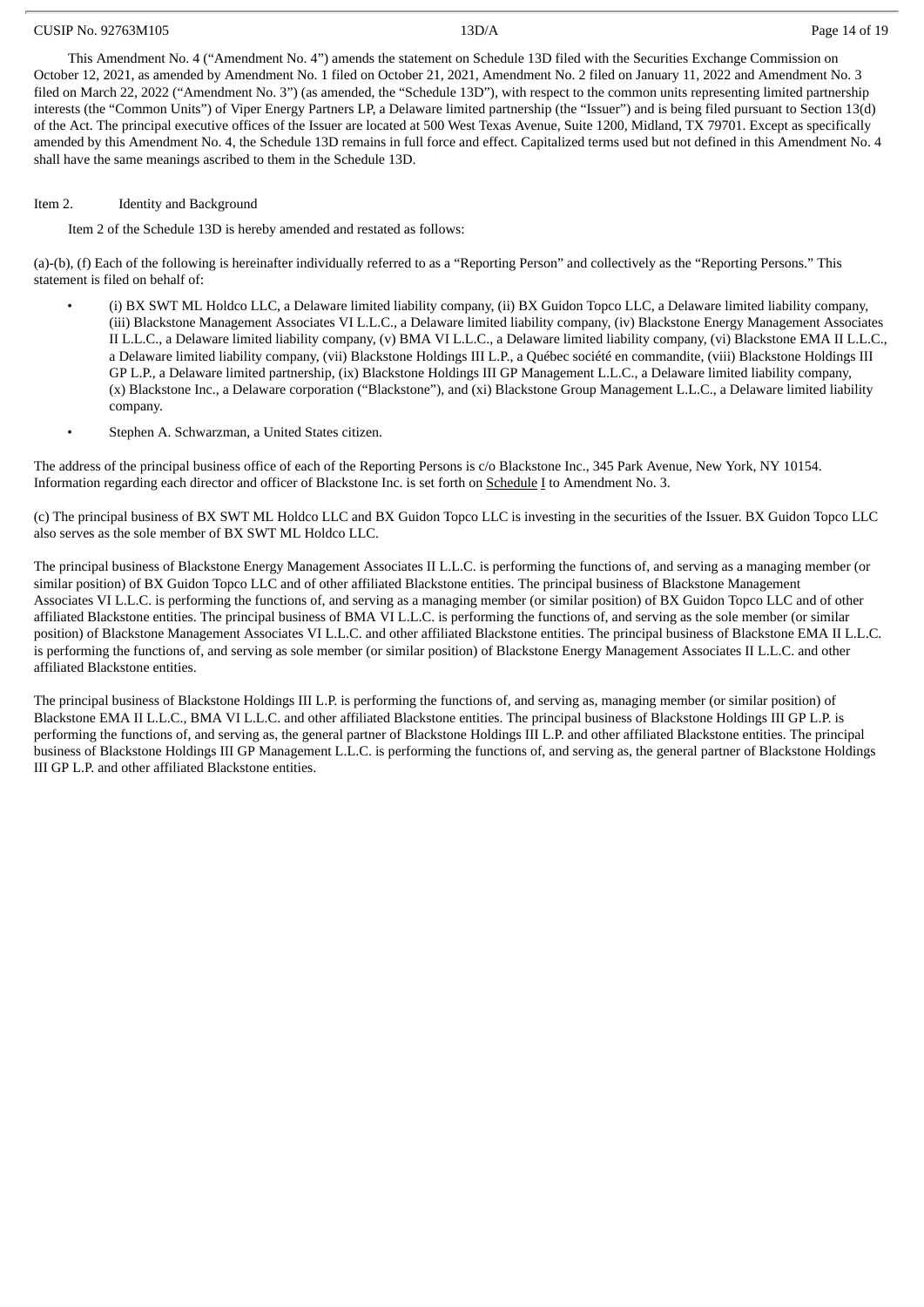#### CUSIP No. 92763M105 13D/A Page 15 of 19

The principal business of Blackstone Inc. is performing the functions of, and serving as, the sole member of Blackstone Holdings III GP Management L.L.C., and in a similar capacity for other affiliated Blackstone entities. The principal business of Blackstone Group Management L.L.C. is performing the functions of, and serving as, the sole holder of the Series II preferred stock of Blackstone Inc.

The principal occupation of Mr. Schwarzman is serving as an executive of Blackstone and Blackstone Group Management L.L.C.

During the last five years, none of the Reporting Persons or, to the best knowledge of the Reporting Persons, any of the other persons set forth on Schedule I to Amendment No. 3, has been convicted in a criminal proceeding (excluding traffic violations or similar misdemeanors).

(d) During the last five years, none of the Reporting Persons or, to the best knowledge of the Reporting Persons, any of the other persons set forth on Schedule I to Amendment No. 3, has been a party to a civil proceeding of a judicial or administrative body of competent jurisdiction and, as a result of such proceeding, was or is subject to a judgment, decree or final order enjoining future violations of, or prohibiting or mandating activities subject to, federal or state securities laws or finding any violation with respect to such laws.

Item 3. Source and Amount of Funds or Other Consideration

Item 3 of the Schedule 13D is hereby amended and supplemented by the following:

On April 29, 2022, in connection with an internal reorganization, BX Guidon Topco LLC contributed 11,300,000 Common Units to BX SWT ML Holdco LLC for no consideration.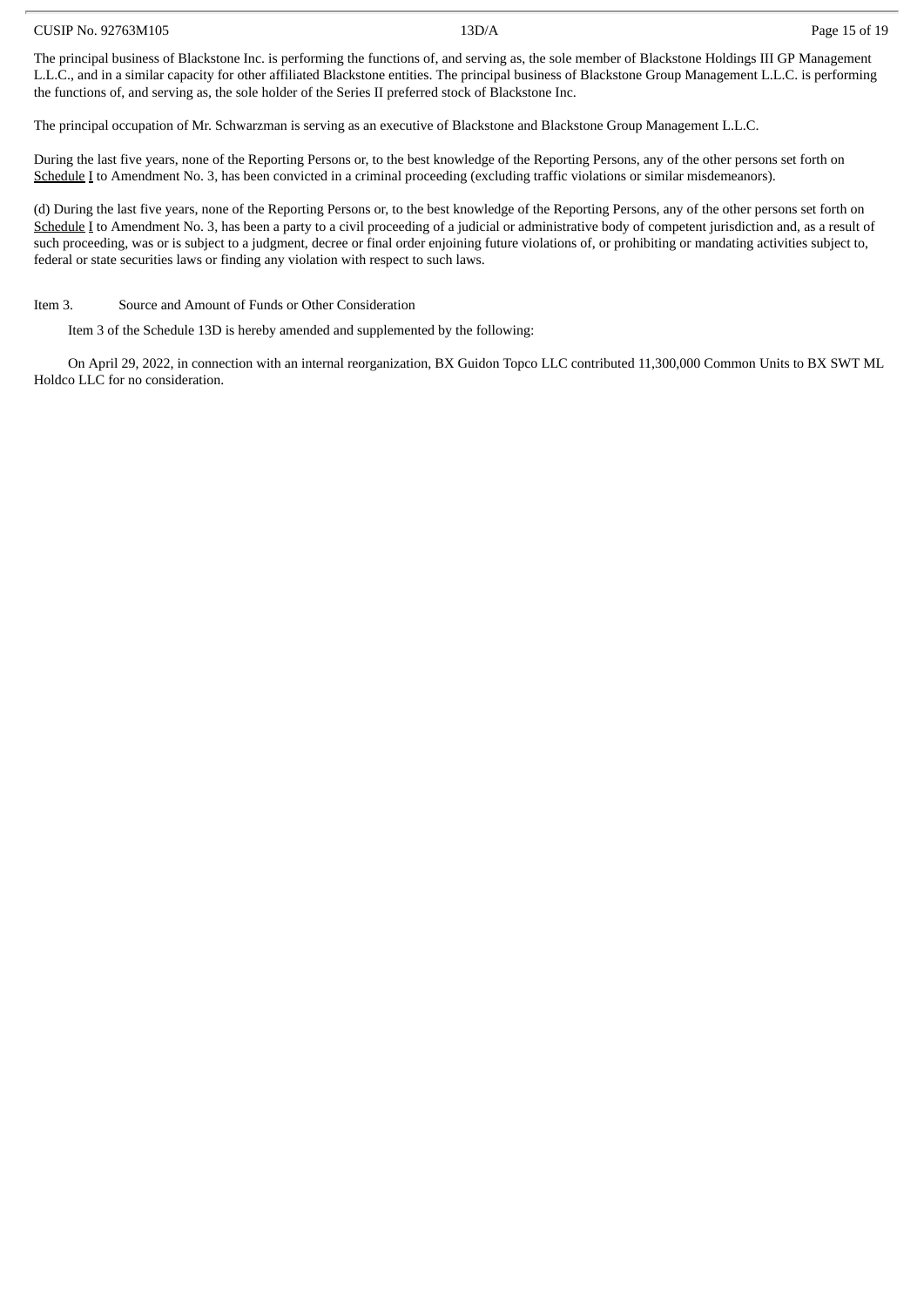#### CUSIP No. 92763M105 13D/A Page 16 of 19

#### Item 5. Interest in Securities of the Issuer

Items 5(a)-(c) of the Schedule 13D are hereby amended and restated as follows:

(a) and (b) Calculations of the percentage of Common Units beneficially owned is based on 76,966,203 Common Units outstanding as of February 18, 2022, as reported in the Issuer's annual report on Form 10-K for the year ended December 31, 2021, filed by the Issuer with the Securities and Exchange Commission on February 24, 2022.

The aggregate number and percentage of the Common Units beneficially owned by each Reporting Person and, for each Reporting Person, the number of Common Units as to which there is sole power to vote or to direct the vote, shared power to vote or to direct the vote, sole power to dispose or to direct the disposition, or shared power to dispose or to direct the disposition are set forth on rows 7 through 11 and row 13 of the cover pages of this Schedule 13D and are incorporated herein by reference.

As of the date hereof, BX SWT ML Holdco LLC directly holds 11,300,000 Common Units and BX Guidon Topco LLC directly holds 1,225,988 Common Units.

BX Guidon Topco LLC is the sole member of BX SWT Holdco LLC. The controlling membership interests of BX Guidon Topco LLC are held by Blackstone Management Associates VI L.L.C. and Blackstone Energy Management Associates II L.L.C. BMA VI L.L.C. is the sole member of Blackstone Management Associates VI L.L.C. Blackstone EMA II L.L.C. is the sole member of Blackstone Energy Management Associates II L.L.C. Blackstone Holdings III L.P. is the managing member of each of BMA VI L.L.C. and Blackstone EMA II L.L.C. Blackstone Holdings III GP L.P. is the general partner of Blackstone Holdings III L.P. Blackstone Holdings III GP Management L.L.C. is the general partner of Blackstone Holdings III GP L.P. Blackstone Inc. is the sole member of Blackstone Holdings III GP Management L.L.C. The sole holder of the Series II preferred stock of Blackstone Inc. is Blackstone Group Management L.L.C. Blackstone Group Management L.L.C. is wholly-owned by Blackstone's senior managing directors and controlled by its founder, Stephen A. Schwarzman.

Neither the filing of this Schedule 13D nor any of its contents shall be deemed to constitute an admission that any Reporting Person is the beneficial owner of the Common Units referred to herein for purposes of Section 13(d) of the Act, or for any other purpose and each of the Reporting Persons expressly disclaims beneficial ownership of such Common Units.

(c) From March 21, 2022 to April 21, 2022, Common Units held by the Reporting Persons were sold in multiple open market sale transactions as described below.

|                            |            | Number of     |                        |                 |
|----------------------------|------------|---------------|------------------------|-----------------|
| <b>Seller</b>              | Date       | <b>Shares</b> | <b>Price per Share</b> |                 |
| <b>BX Guidon Topco LLC</b> | 03/21/2022 | 16.496        | \$                     | 30.0732(1)(15)  |
| <b>BX Guidon Topco LLC</b> | 03/25/2022 | 45,000        | \$                     | 31,3061(2)(15)  |
| <b>BX Guidon Topco LLC</b> | 04/01/2022 | 6.200         | \$                     | 30.0607(3)(15)  |
| <b>BX Guidon Topco LLC</b> | 04/05/2022 | 48,000        | \$                     | 30.7955(4)(15)  |
| <b>BX Guidon Topco LLC</b> | 04/06/2022 | 75,000        | \$                     | 31.1889(5)(15)  |
| BX Guidon Topco LLC        | 04/07/2022 | 15,000        | \$                     | 31.2432(6)(15)  |
| <b>BX Guidon Topco LLC</b> | 04/08/2022 | 40,000        | \$                     | 31.3797(7)(15)  |
| <b>BX Guidon Topco LLC</b> | 04/12/2022 | 2,168         | \$                     | 31.0945(8)(15)  |
| <b>BX Guidon Topco LLC</b> | 04/13/2022 | 32,000        | \$                     | 31.2395(9)(15)  |
| <b>BX Guidon Topco LLC</b> | 04/14/2022 | 32,000        | \$                     | 31.5536(10)(15) |
| <b>BX Guidon Topco LLC</b> | 04/18/2022 | 38,000        | \$                     | 31.845(11)(15)  |
| BX Guidon Topco LLC        | 04/19/2022 | 20,000        | \$                     | 31.3749(12)(15) |
| <b>BX Guidon Topco LLC</b> | 04/20/2022 | 33,000        | \$                     | 31.9606(13)(15) |
| <b>BX Guidon Topco LLC</b> | 04/21/2022 | 5,643         | \$                     | 32.1321(14)(15) |

(1) Reflects the weighted average sales price. These Common Units were sold in multiple transactions ranging from \$30.05 to \$30.15, inclusive. (2) Reflects the weighted average sales price. These Common Units were sold in multiple transactions ranging from \$30.62 to \$31.58, inclusive. (3) Reflects the weighted average sales price. These Common Units were sold in multiple transactions ranging from \$30.00 to \$30.185, inclusive. (4) Reflects the weighted average sales price. These Common Units were sold in multiple transactions ranging from \$30.645 to \$31.005, inclusive. (5) Reflects the weighted average sales price. These Common Units were sold in multiple transactions ranging from \$30.80 to \$31.44, inclusive. (6) Reflects the weighted average sales price. These Common Units were sold in multiple transactions ranging from \$31.00 to \$31.80, inclusive. (7) Reflects the weighted average sales price. These Common Units were sold in multiple transactions ranging from \$31.19 to \$31.65, inclusive. (8) Reflects the weighted average sales price. These Common Units were sold in multiple transactions ranging from \$31.01 to \$31.16, inclusive. (9) Reflects the weighted average sales price. These Common Units were sold in multiple transactions ranging from \$31.03 to \$31.38, inclusive. (10) Reflects the weighted average sales price. These Common Units were sold in multiple transactions ranging from \$31.19 to \$31.89, inclusive.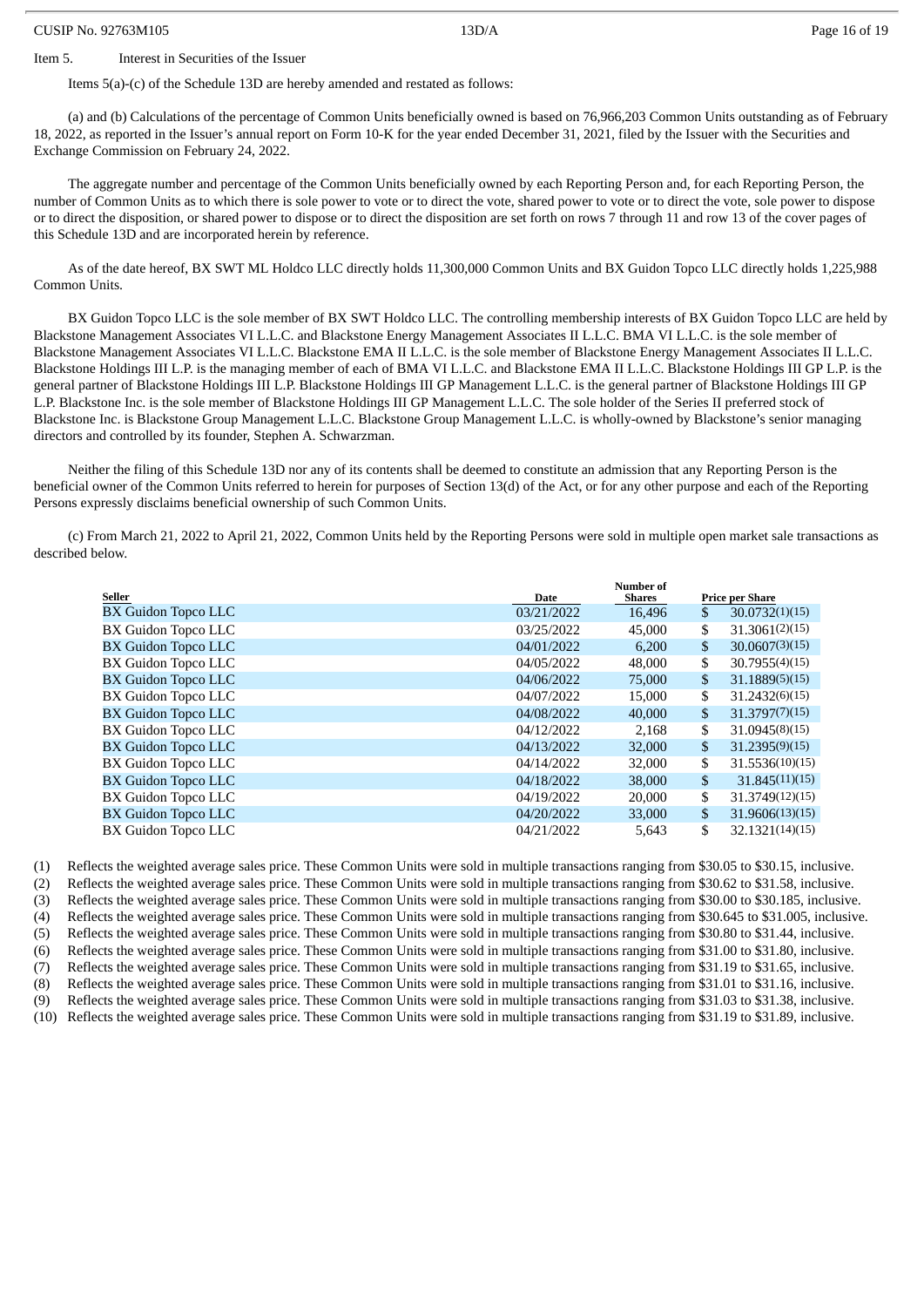#### CUSIP No. 92763M105 13D/A Page 17 of 19

(11) Reflects the weighted average sales price. These Common Units were sold in multiple transactions ranging from \$31.45 to \$32.0825, inclusive.

(12) Reflects the weighted average sales price. These Common Units were sold in multiple transactions ranging from \$31.12 to \$31.725, inclusive. (13) Reflects the weighted average sales price. These Common Units were sold in multiple transactions ranging from \$31.58 to \$32.16, inclusive.

- (14) Reflects the weighted average sales price. These Common Units were sold in multiple transactions ranging from \$32.05 to \$32.29, inclusive.
- (15) The Reporting Persons hereby undertake to provide, upon request by the Securities and Exchange Commission staff, full information regarding the number of Common Units sold at each separate price.

Except as set forth in this Amendment No. 4, none of the Reporting Persons has effected any transaction in Common Units since the filing of Amendment No. 3.

#### Item 6. Contracts, Arrangements, Understandings or Relationships with Respect to Securities of the Issuer

Item 6 of the Schedule 13D is hereby amended and supplemented as follows:

#### *Margin Loan Facility*

BX SWT ML Holdco LLC entered into (i) a Margin Loan Agreement dated as of April 29, 2022 (the "Margin Loan Agreement") with Royal Bank of Canada, as administrative agent and a lender, and the other lenders party thereto from time to time (each, a "Lender"), and (ii) a Pledge and Security Agreement dated as of April 29, 2022 (the "Closing Date"), pursuant to which BX SWT ML Holdco LLC pledged on the Closing Date 11,300,000 Common Units as collateral to secure repayment of amounts outstanding under the Margin Loan Agreement, and may be required to post additional collateral in certain circumstances (the "Pledge Agreement") (together with the Margin Loan Agreement, the "Loan Documents").

As of the Closing Date, BX SWT ML Holdco LLC has borrowed an aggregate of \$125 million under the Loan Agreement. Pursuant to the Pledge Agreement, to secure borrowings under the Loan Agreement, BX SWT ML Holdco LLC has pledged 11,300,000 Common Units.

The loans mature on or about April 29, 2025. Upon the occurrence of certain events that are customary for this type of loan, the Lenders may exercise their rights to require BX SWT ML Holdco LLC to pre-pay the loan proceeds, post additional collateral, or foreclose on, and dispose of, the pledged Common Units in accordance with the Loan Documents.

#### Item 7. Material to be Filed as Exhibits

Item 7 of the Schedule 13D is hereby amended and supplemented by adding the following at the end thereof:

Exhibit E Joint Filing Agreement, by and among the Reporting Persons, dated as of April 29, 2022.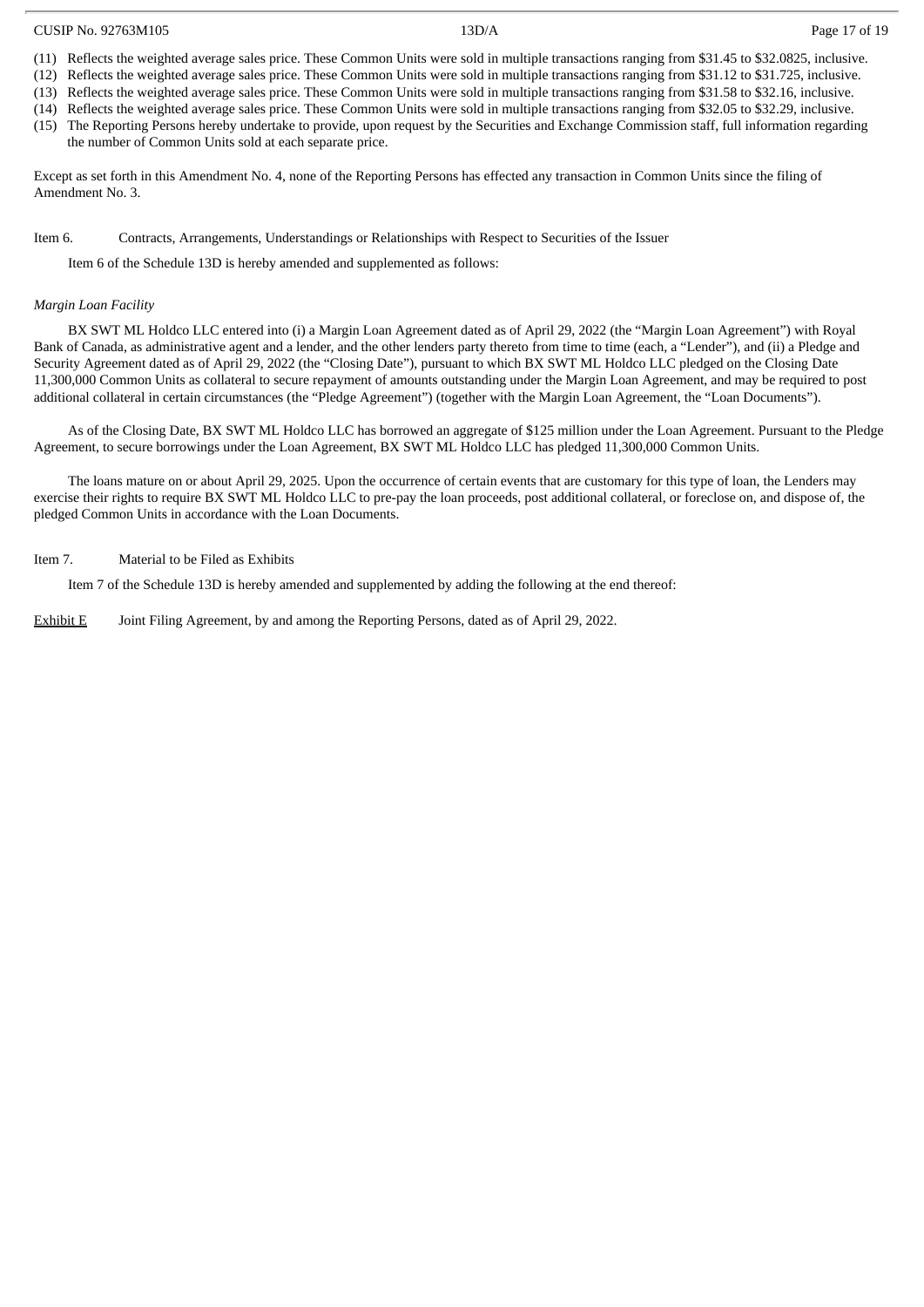#### SIGNATURES

After reasonable inquiry and to the best of my knowledge and belief, I certify that the information set forth in the statement is true, complete and correct.

Date: April 29, 2022

BX SWT ML Holdco LLC

By: /s/ Gregory Perez

Name: Gregory Perez Title: Vice President and Treasurer

BX Guidon Topco LLC

By: /s/ Erik Belz Name: Erik Belz Title: Vice President and Secretary

Blackstone Management Associates VI L.L.C. By: BMA VI L.L.C., its sole member

By: /s/ Tabea Hsi Name: Tabea Hsi Title: Authorized Signatory

Blackstone Energy Management Associates II L.L.C. By: Blackstone EMA II L.L.C., its sole member

By: /s/ Tabea Hsi Name: Tabea Hsi Title: Authorized Signatory

BMA VI L.L.C.

By: /s/ Tabea Hsi Name: Tabea Hsi Title: Authorized Signatory

Blackstone EMA II L.L.C.

By: /s/ Tabea Hsi Name: Tabea Hsi

Title: Authorized Signatory

Blackstone Holdings III L.P.

By: Blackstone Holdings III GP L.P., its general partner By: Blackstone Holdings III GP Management L.L.C., its general partner

By: /s/ Tabea Hsi

Name: Tabea Hsi

Title: Senior Managing Director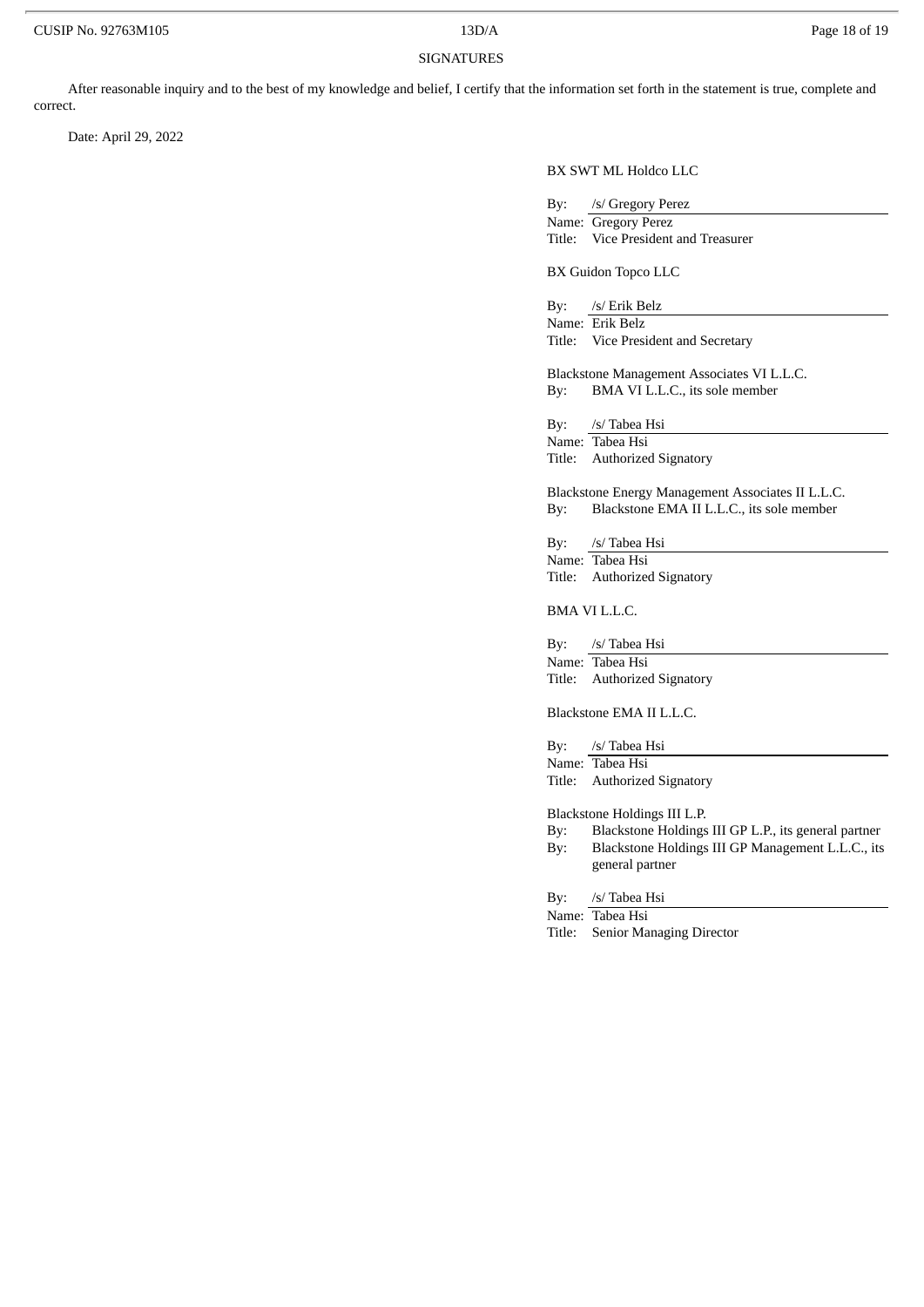Blackstone Holdings III GP L.P.

Blackstone Holdings III GP Management L.L.C., its general partner

By: /s/ Tabea Hsi

Name: Tabea Hsi

Title: Senior Managing Director

Blackstone Holdings III GP Management L.L.C.

By: /s/ Tabea Hsi Name: Tabea Hsi Title: Senior Managing Director

Blackstone Inc.

By: /s/ Tabea Hsi Name: Tabea Hsi Title: Senior Managing Director

Blackstone Group Management L.L.C.

By: /s/ Tabea Hsi Name: Tabea Hsi

Title: Senior Managing Director

Stephen A. Schwarzman

/s/ Stephen A. Schwarzman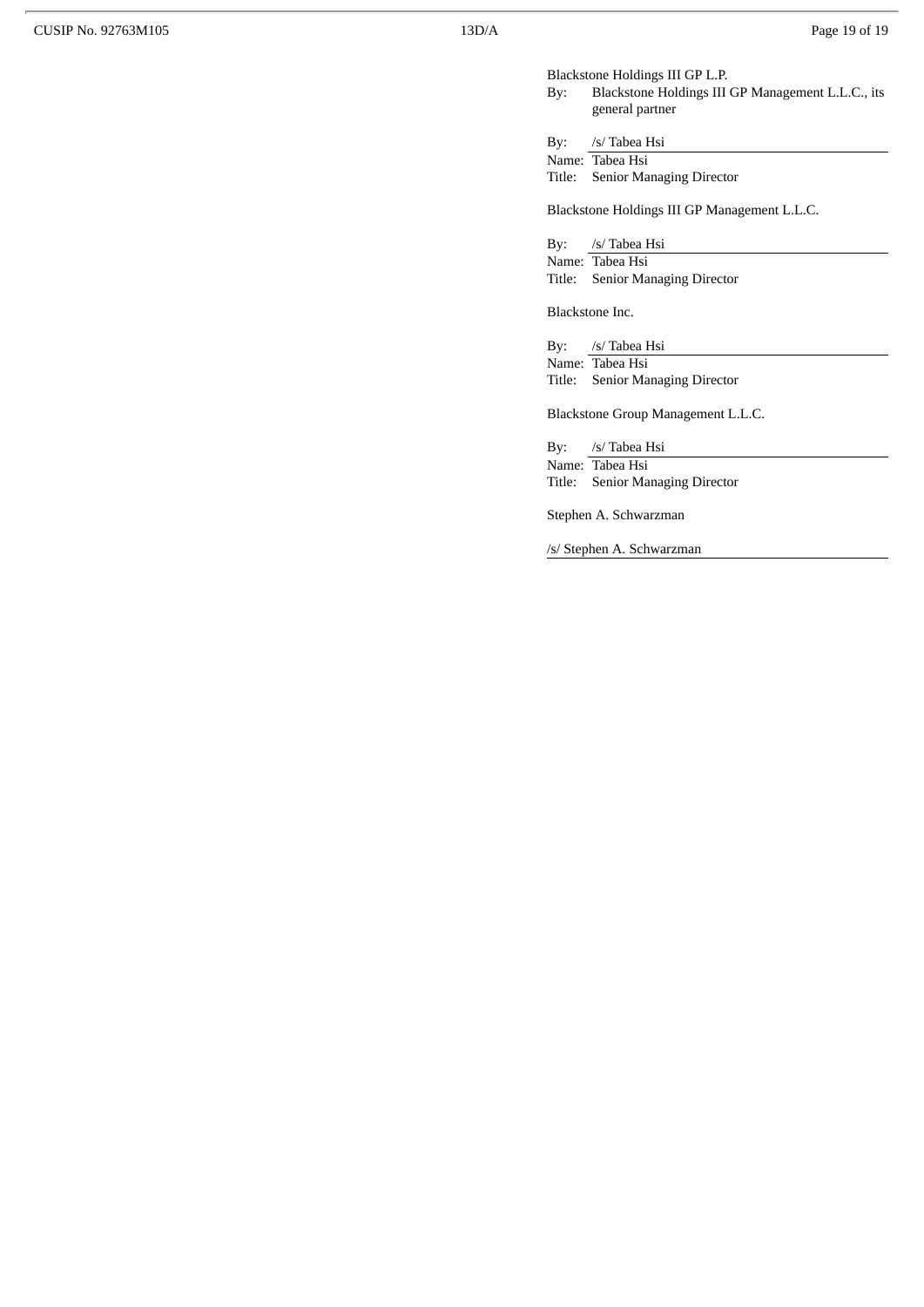#### **JOINT FILING AGREEMENT**

Pursuant to and in accordance with the Securities Exchange Act of 1934, as amended, and the rules and regulations thereunder (the "Exchange Act") the undersigned hereby agree to the joint filing on behalf of each of them of any filing required by such party under Section 13 or Section 16 of the Exchange Act or any rule or regulation thereunder (including any amendment, restatement, supplement, and/or exhibit thereto) with respect to securities of Viper Energy Partners LP, a Delaware limited partnership, and further agree to the filing, furnishing, and/or incorporation by reference of this Agreement as an exhibit thereto. Each of them is responsible for the timely filing of such filings and any amendments thereto, and for the completeness and accuracy of the information concerning such person contained therein; but none of them is responsible for the completeness or accuracy of the information concerning the other persons making the filing, unless such person knows or has reason to believe that such information is inaccurate. This Agreement shall remain in full force and effect until revoked by any party hereto in a signed writing provided to each other party hereto, and then only with respect to such revoking party. This Agreement may be executed in any number of counterparts all of which taken together shall constitute one and the same instrument.

IN WITNESS WHEREOF, the undersigned hereby execute this Joint Filing Agreement as of the 29th day of April, 2022.

#### **BX SWT ML Holdco LLC**

By: /s/ Gregory Perez Name: Gregory Perez Title: Vice President and Treasurer

#### **BX Guidon Topco LLC**

By: /s/ Erik Belz Name: Erik Belz Title: Vice President and Secretary

#### **Blackstone Management Associates VI L.L.C.**

By: BMA VI L.L.C., its sole member

By: /s/ Tabea Hsi Name: Tabea Hsi Title: Authorized Signatory

#### **Blackstone Energy Management Associates II L.L.C.**

By: Blackstone EMA II L.L.C., its sole member

By: /s/ Tabea Hsi Name: Tabea Hsi Title: Authorized Signatory